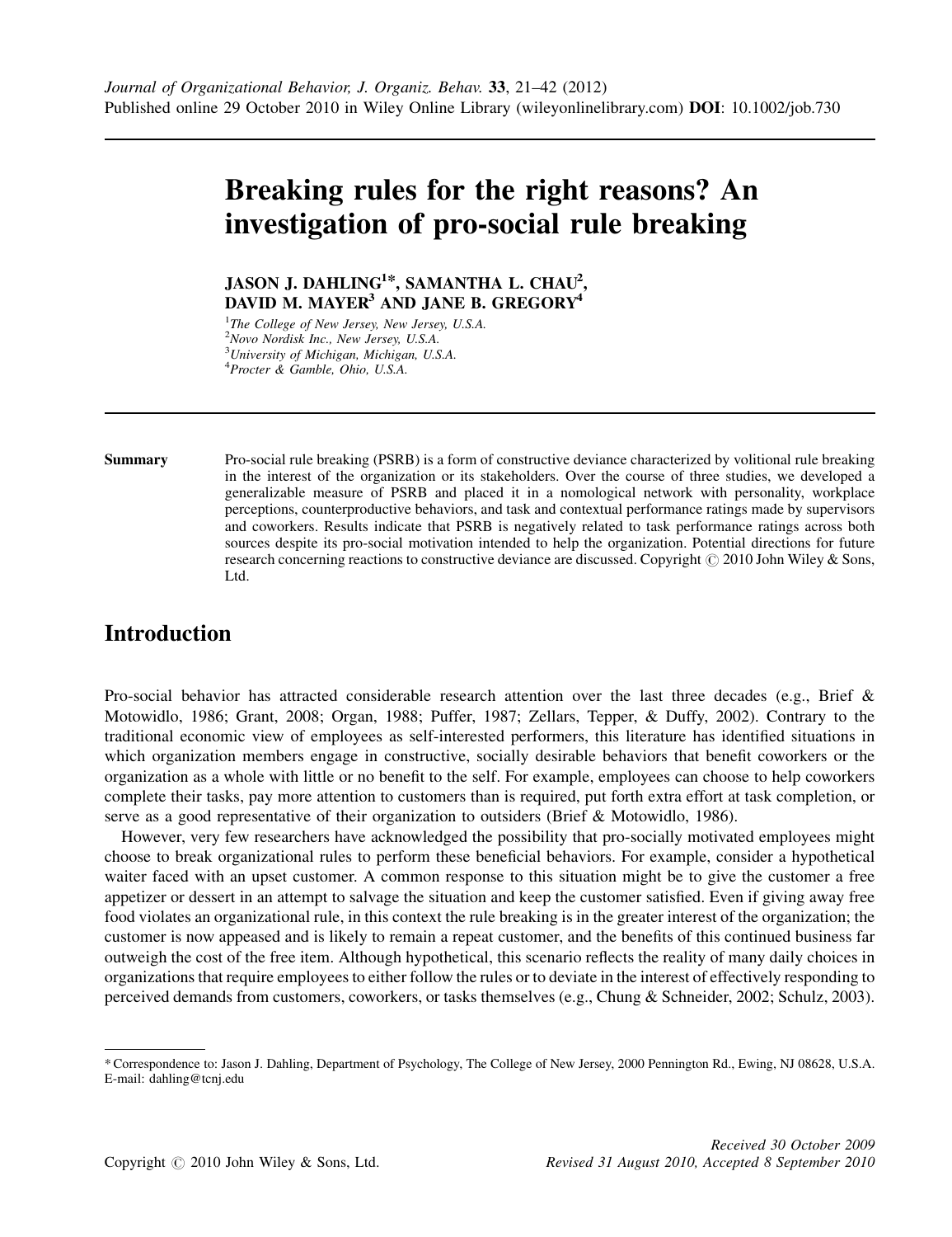Morrison (2006) referred to this type of volitional rule breaking in the interest of the organization or its stakeholders as *pro-social rule breaking* (PSRB). More specifically, she identified three different categories of PSRB that are common in organizations, namely PSRB to (1) more efficiently perform job duties for the organization, (2) help another employee with job-related duties, and (3) provide better customer service. Although PSRB is a new construct that has not yet received much research attention (Mayer, Caldwell, Ford, Uhl-Bien, & Gresock, 2007), it fits within an emerging body of research that stresses the relevance of deviance that is committed with constructive intentions in mind (e.g., Galperin, 2003; Gino & Pierce, in press; Spreitzer & Sonenshein, 2003; Vardi & Weitz, 2004; Warren, 2003). We believe that existing research on PSRB has been limited by the lack of a generalizable measure of this construct. Consequently, our purpose in this paper is to advance research on PSRB by developing a general, multidimensional measure of the construct and placing it in a nomological network of individual differences, workplace perceptions, behavioral correlates, and important organizational outcomes, such as performance ratings.

## Background and Measurement of PSRB

PSRB occupies an important, but largely neglected position within existing frameworks of organizational deviance. Traditionally, deviance researchers have focused on self-interested, destructive forms of deviance in organizations (e.g., Robinson & Bennett, 1995). In contrast, several authors have noted that the constructive, or positive, forms of deviance that employees commit with pro-social intentions have received far less research attention (e.g., Galperin, 2003; Warren, 2003). Spreitzer and Sonenshein (2004) elaborated on the construct definition of positive deviance, noting that positive deviance is characterized by voluntary divergence from organizational norms with honorable intentions to better the organization or its stakeholders. For example, depending on their motives, specific organizational behaviors that may be categorized as constructive deviance include task revision (Staw  $\&$  Boettger, 1990) and principled action (Worline & Quinn, 2003).

Certain forms of deviance may be constructive in some circumstances and destructive in others, such as whistleblowing, the act of informing a third party about illegal or unethical practices occurring in the workplace (Vardi & Weitz, 2004). A particular instance of whistleblowing would be evaluated as constructive if the underlying intention was honorable and in the broad interest of organizational stakeholders (e.g., a desire to warn shareholders of wrongdoing or take initial steps to redeem the company's self-image). In contrast, the same whistleblowing behavior would be evaluated as destructive if the underlying motives were vindictive or self-interested (e.g., a desire to get even for being fired or secure media attention and a positive public image for oneself by coming forward first). Consistent with these examples, honorable intentions and pro-social motivation underlie the distinction between constructive and destructive deviance (Spreitzer & Sonenshein, 2004).

Morrison (2006) described several important characteristics of PSRB that clearly place this behavior within the realm of constructive, rather than destructive, deviance. First, PSRB is a form of rule-breaking that is conducted volitionally. PSRB involves the violation of top-down rules and policies set by the administration of an organization (Zhou, 1993) rather than the deviation from emergent and informal norms that develop within social groups (Levine & Moreland, 1998). Furthermore, PSRB concerns the deliberate violation of explicit, active rules; violations committed accidentally out of ignorance, or violations of rules that are not enforced and are widely perceived as defunct, are not categorized as PSRB behaviors. Second, Morrison (2006) also emphasized that an instance of rulebreaking behavior is pro-social only if the primary motivation behind the behavior is to help the organization or its stakeholders in an honorable fashion. This definition separates PSRB from destructive forms of deviance that are motivated mainly or exclusively by self-interest or vindictiveness.

To date, only two empirical studies have tested hypotheses concerning PSRB. Morrison (2006) developed a set of vignette stimuli that she used to manipulate several hypothesized antecedents of PSRB. She then wrote a related measure of PSRB specific to the vignettes used in the study. Her results showed that participants were more likely to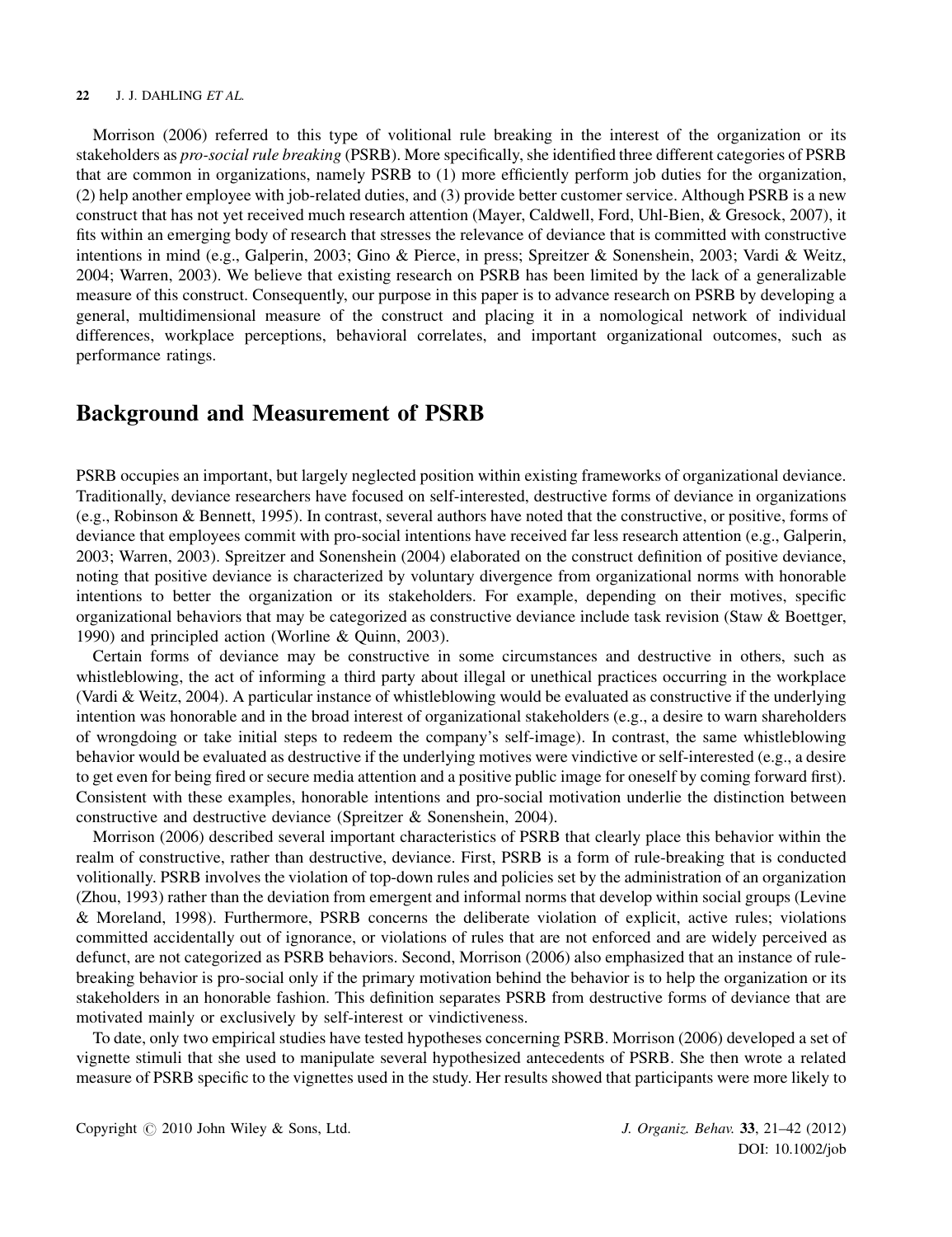indicate that they would engage in PSRB if the job in the scenario was characterized by high autonomy and if the scenario noted that other employees had also engaged in PSRB in the past. Additionally, she found that self-reports of risk-taking propensity correlated positively with PSRB.

Mayer et al. (2007) built on these initial findings to study the customer-focused type of PSRB in greater detail. They adapted Morrison's (2006) vignettes and used her scale to examine the extent to which supervisor–subordinate relationship quality is related to PSRB to assist a customer. Consistent with their expectations, PSRB was positively related to supervisor–subordinate relationship quality, and this relationship was mediated by perceived support from the supervisor. Further, perceived policy fairness moderated the relationship between relationship quality and PSRB. Respondents were most likely to report that they would engage in customer-oriented PSRB if they had a high-quality relationship with a supervisor and if the rule that they were breaking was evaluated as unfair or unreasonable. Importantly, both Mayer et al. (2007) and Morrison (2006) studied PSRB relative to the experimental vignette scenarios and a measure specific to those scenarios that Morrison developed.

Additional research is needed to further explore the antecedents and consequences of PSRB. Evidence suggests that PSRB is relatively common in organizations; in one study, Morrison (2006) found that approximately 64 per cent of participants could give an example of rule breaking that they had committed that would be categorized as PSRB. Further, the different types of PSRB that Morrison identified have important implications for organizations. PSRB has the potential to improve the efficiency of employees, acquire and retain valued customers, and build social capital through enhanced helping directed toward coworkers. Despite these important implications, there has not yet been any research on PSRB in actual organizational settings, and a well-designed survey measure is necessary to advance such research. Consequently, we identified a need to develop a new measure of PSRB that assesses all three types of PSRB described by Morrison, is generalizable to different organizational settings, and can be administered in a self-report format to large groups of employees. This study describes the development and initial validation of such a measure, which we named the General Pro-Social Rule Breaking Scale (GPSRBS).

We adopted Hinkin's (1995) best practices for the development and validation of the GPSRBS. In the sections that follow, we begin by developing a content-valid item pool in Study 1 and subjecting this pool to exploratory factor analysis (EFA) to assess its factor structure. In Study 2, we provide evidence of the measure's stability with a confirmatory factor analysis (CFA) on a second sample and develop and test several hypotheses to place the measure in a nomological network of correlates and task performance. We present additional criterion-related validity evidence with a third sample in Study 3 to clarify where PSRB stands relative to other forms of performance.

## Study 1: Item Generation and Exploratory Factor Analysis

## Method

#### Procedure

We wrote a pool of 21 items, consisting of seven items intended to reflect each of the three types of PSRB identified by Morrison (2006): PSRB for improved efficiency, PSRB to assist a coworker, and PSRB to provide better customer service. Because these are very narrowly defined constructs, we were confident that we could ultimately capture the construct domain space of each with short, three-to-five-item sub-scales (Hinkin, 1995; Little, Lindenberger, & Nesselroade, 1999). Thus, we deliberately oversampled the construct space in the interest of subsequently reducing the item pool to yield scales that demonstrated good internal consistency, adequate representation of the construct, and parsimonious length.

We began by subjecting the 21-item pool to a content analysis by asking 15 Ph.D. students in Industrial/ Organizational Psychology to sort the items. This procedure involves asking raters to use their deductive reasoning to categorize the randomized list of items on their a priori dimensions. High agreement between raters provides preliminary evidence of the content validity of an item pool (Hinkin, 1995). Our raters were provided with the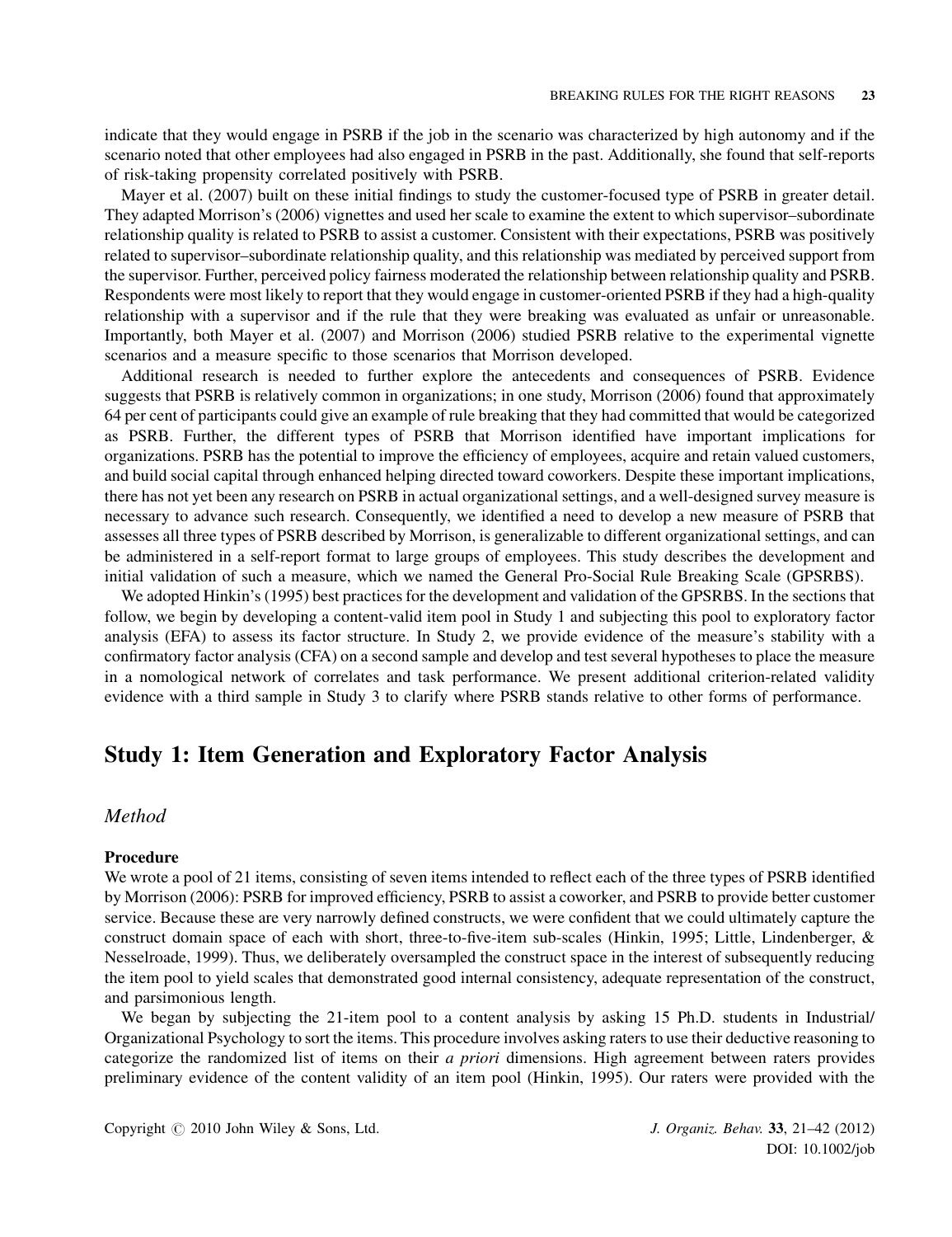dimension descriptions and examples generated by Morrison (2006) and asked to indicate if each item we developed fit best with the efficiency, customer service, or coworker assistance subscale, or none of the above. Raters were free to provide open-ended, written comments on any item. All of the raters were in 100 per cent agreement after sorting all 21 items. Consequently, the full item pool was subsequently provided to participants in the context of a larger survey study.

#### Sample

Our sample consisted of 179 employees in applicable positions recruited from a large university in the Midwestern United States. The mean age of the sample was 21.5. Respondents were 75 per cent female and 86 per cent Caucasian, 9 per cent African American, 1.7 per cent Hispanic, 1.7 per cent Asian American, and 1.7 per cent Native American, Pacific Islander, or Other. All respondents were employed in customer service and they worked an average of 27 hours per week with a mean tenure of 23.3 months. Participants were instructed to read each item carefully and to honestly indicate the extent to which they agreed or disagreed that each item described their workplace behavior. Responses were on a five-point scale ranging from 1: strongly disagree to 5: strongly agree.

### Results

We began by conducting an EFA (Thompson, 2004) using principal axis factoring. Although the items that we generated were written to conform to the types of PSRB previously described, we opted to treat the item pool in an exploratory fashion in our first study in the event that other interpretable factors might emerge in the analysis. We opted to use an oblique rotation (direct oblimin) given our expectation that the different types of PSRB would be highly interrelated (Fabrigar, Wegener, MacCallum, & Strahan, 1999). Further, we conducted a parallel analysis (Hoyle & Duvall, 2004) to provide a more objective indication of the number of factors to retain instead of using more subjective criteria, such as the Kaiser criterion or a Scree test (Thompson, 2004).

The results of a parallel analysis indicate the maximum number of factors that a researcher should choose to interpret (Hoyle & Duvall, 2004). Our results indicated that, at most, a four-factor solution should be interpreted. The pattern matrix for this solution is presented in Table 1 and the factor correlation matrix is shown in Table 2.

Our interpretation of the factors indicated that the first factor represented the coworker assistance type of PSRB, the third factor represented the efficiency type, and the fourth factor represented the customer service type. However, the second factor was a statistical artifact composed of reverse-scored items that all spoke to strict rule compliance (Hinkin, 1995; Schmitt & Stults, 1985). Therefore, using Comrey and Lee's (1992) criterion of 0.33 as an acceptably strong loading, we eliminated three items for loading exclusively on the artifactual second factor. As shown in Table 1, a further four items were dropped for cross-loading on multiple factors above the 0.33 threshold. Thus, we concluded the EFA process with a three-factor solution. At this point, the efficiency subscale had five items, the coworker assistance subscale had five items, and the customer service subscale had four items.

We then proceeded to assess the internal consistency and inter-item correlations among the three subscales. Results indicated that we could improve the reliability of the coworker assistance subscale from  $\alpha = 0.88$  to 0.91 by removing one additional item that we judged to be conceptually redundant with the other items (''I am flexible with organizational policies to assist a colleague with a problem''). We therefore concluded Study 1 with a five-item subscale of PSRB for efficiency reasons ( $\alpha = 0.87$ ), a four-item subscale of PSRB for coworker assistance reasons  $(\alpha = 0.91)$ , and a four-item subscale of PSRB for customer service reasons  $(\alpha = 0.86)$ . All retained items are presented in boldface text in Table 1. The overall scale exhibited high internal consistency ( $\alpha$  = 0.93).

### Discussion

Study 1 concluded with a 13-item, generalizable measure of PSRB. This scale can be broken into three content-valid subscales to focus on particular types of PSRB in organizations. Initial evidence based on a sorting exercise and an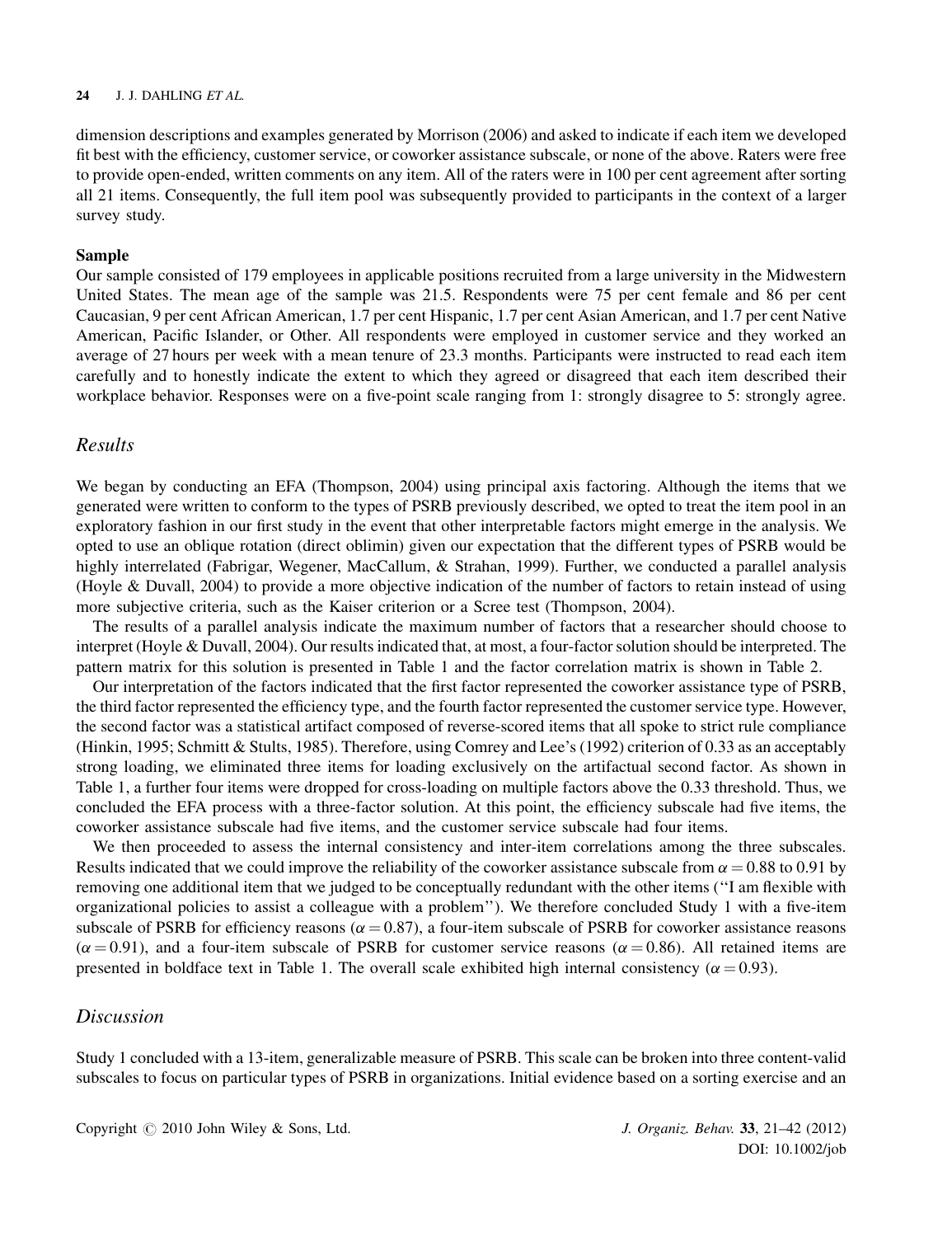|  |  |  |  |  | Table 1. Pattern matrix from exploratory factor analysis of GPSRBS item pool, Study 1 |  |  |  |  |  |  |  |  |
|--|--|--|--|--|---------------------------------------------------------------------------------------|--|--|--|--|--|--|--|--|
|--|--|--|--|--|---------------------------------------------------------------------------------------|--|--|--|--|--|--|--|--|

|                                                                                                                                                                                 |                 |                              | Factor             |                     |
|---------------------------------------------------------------------------------------------------------------------------------------------------------------------------------|-----------------|------------------------------|--------------------|---------------------|
|                                                                                                                                                                                 | (Coworker Aid)  | $\overline{c}$<br>(Artifact) | 3<br>(Efficiency)  | 4<br>(Customer aid) |
| 1. I break organizational rules or policies to do my job<br>more efficiently                                                                                                    | 0.09            | $-0.04$                      | 0.71               | 0.11                |
| 2. I follow organizational policies, even if it makes me a less<br>efficient worker (R)                                                                                         | 0.12            | 0.52                         | $-0.34$            | 0.00                |
| 3. I violate organizational policies to save the company<br>time and money                                                                                                      | 0.14            | 0.00                         | 0.64               | 0.15                |
| 4. I ignore organizational rules to "cut the red tape" and<br>be a more effective worker                                                                                        | 0.15            | 0.05                         | 0.69               | 0.08                |
| 5. When organizational rules interfere with my job<br>duties, I break those rules                                                                                               | 0.14            | 0.00                         | 0.65               | 0.16                |
| 6. I disobey company regulations that result in<br>inefficiency for the organization                                                                                            | 0.22            | 0.11                         | 0.41               | 0.23                |
| 7. I respect organizational rules, even though they may make<br>it harder for me to do my job effectively $(R)$                                                                 | 0.12            | 0.61                         | $-0.44$            | 0.06                |
| 8. I break organizational rules if my coworkers need help<br>with their duties                                                                                                  | 0.72            | $-0.13$                      | 0.18               | 0.05                |
| 9. I avoid breaking rules, even if it would help a coworker (R)<br>10. I am flexible with organizational policies to assist a<br>colleague with a problem                       | $-0.38$<br>0.47 | 0.61<br>0.06                 | $-0.12$<br>$-0.02$ | 0.09<br>0.16        |
| 11. I do not violate organizational regulations, even if<br>another colleague is in need $(R)$                                                                                  | $-0.25$         | 0.51                         | 0.01               | 0.12                |
| 12. When another employee needs my help, I disobey<br>organizational policies to help him/her                                                                                   | 0.71            | $-0.16$                      | 0.09               | 0.05                |
| 13. I assist other employees with their work by breaking<br>organizational rules                                                                                                | 0.69            | 0.00                         | 0.15               | 0.14                |
| 14. I help out other employees, even if it means<br>disregarding organizational policies                                                                                        | 0.84            | 0.04                         | 0.07               | 0.02                |
| 15. I break rules that stand in the way of good customer<br>service                                                                                                             | $-0.04$         | $-0.06$                      | 0.28               | 0.66                |
| 16. I give good service to clients or customers by ignoring<br>organizational policies that interfere with my job<br>17. Even if it means providing poor customer service, I do | 0.05<br>0.03    | 0.04<br>0.71                 | 0.14<br>0.24       | 0.66<br>$-0.23$     |
| not disobey organizational rules (R)<br>18. I break organizational rules to provide better                                                                                      | 0.07            | $-0.10$                      | 0.09               | 0.68                |
| customer service<br>19. I bend organizational rules so that I can best assist                                                                                                   | 0.15            | $-0.15$                      | 0.01               | 0.76                |
| customers<br>20. I assist customers by breaking organizational rules that                                                                                                       | 0.34            | 0.01                         | $-0.07$            | 0.57                |
| make good customer service difficult to provide<br>21. I refuse to violate organizational regulations to give a<br>customer what they want $(R)$                                | 0.04            | 0.74                         | 0.07               | $-0.27$             |

Note: Primary loadings are in bold. Items retained in the final scale are presented in bold. (R) indicates reverse-scored items.

EFA suggests that the scale has appropriate content validity (Hinkin, 1995). Further, each subscale and the overall scale exhibited high reliability (Nunnally, 1978).

Following Hinkin's (1995) recommendations, we collected a separate sample in Study 2 after developing the GPSRBS in Study 1 with several objectives. First, we sought to confirm the factor structure of the scale to demonstrate its stability. Consistency in factor structure is an important prerequisite for the construct validity of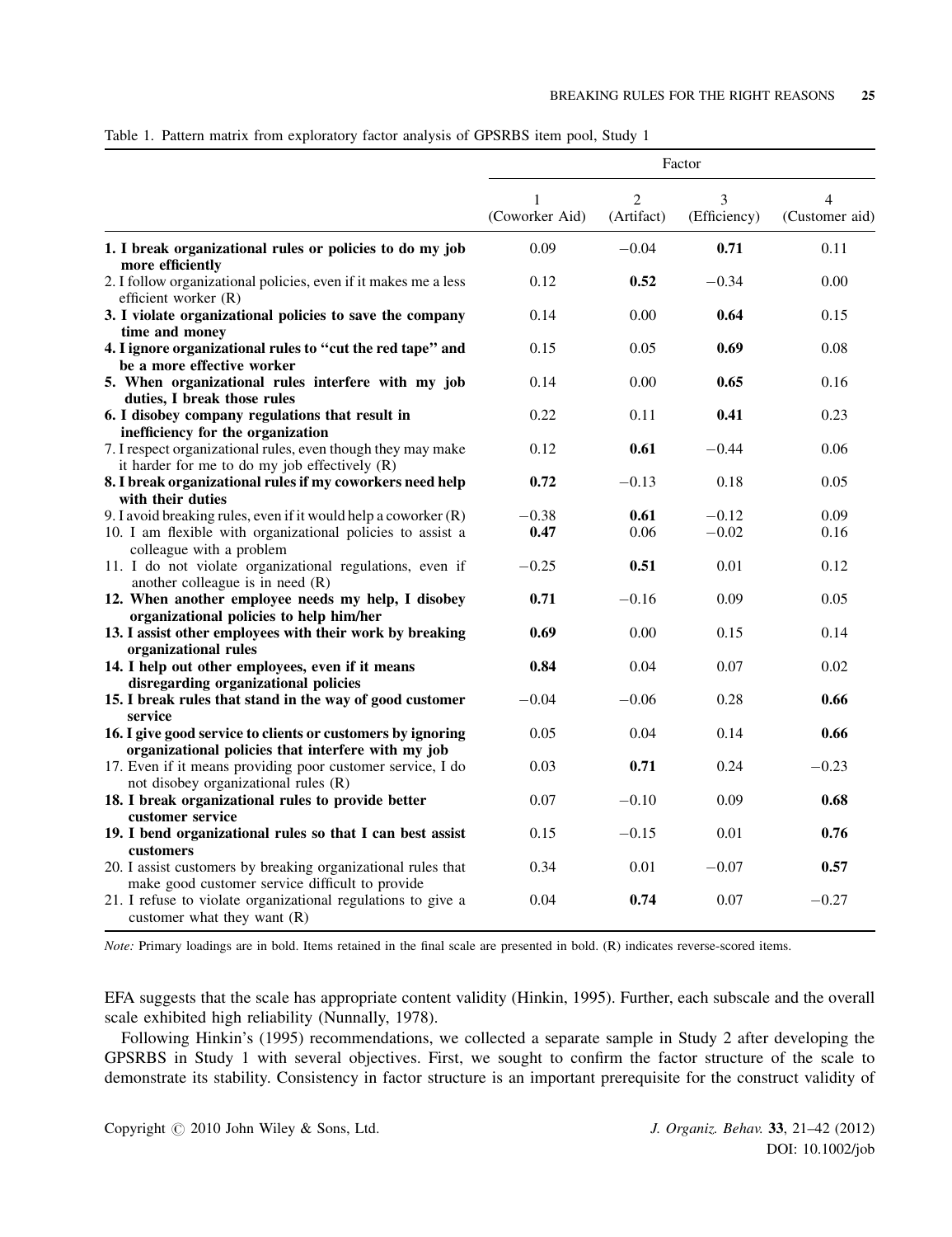| Factor                    | F1      | F2      | F3   | F4       |
|---------------------------|---------|---------|------|----------|
| F1 (Efficiency)           | 1.00    |         |      |          |
| F <sub>2</sub> (Artifact) | $-0.19$ | 1.00    |      |          |
| F3 (Coworker)             | 0.41    | $-0.23$ | 00.1 |          |
| F4 (Customer)             | 0.52    | $-0.20$ | 0.39 | $1.00\,$ |

Table 2. Factor correlation matrix, Study 1

multidimensional scales (Spector, 1992). Second, we developed and tested several hypotheses to provide initial evidence of the discriminant and criterion-related validity of the GPSRBS and to place it in a nomological network with related correlates. These hypotheses are developed in the sections that follow relative to a motivational framework developed by Vardi and Weitz (2004).

## Study 2: Confirmatory Factor Analysis and Validity Evidence

## Hypothesis development

### Relationships with personality and normative expectations

In the absence of much existing research on PSRB, we turned to a related theoretical framework developed by Vardi and Weitz (2004) to select constructs for our nomological network. Vardi and Weitz's framework categorizes organizational misbehavior (OMB) into three types. Their OMB Type-D (''destructive'') concerns misbehavior motivated by an intention to damage the organization and seek retribution, whereas OMB Type-S (''self'') involves misbehavior conducted for personal gain, such as theft. Both Type-D and Type-S misbehaviors are treated as forms of destructive deviance by other authors (e.g., Robinson & Bennett, 1995; Warren, 2003). In contrast, OMB Type-O (''organizational'') reflects misbehaviors that are primarily intended to benefit the employing organization, and it is likely that PSRB would fit within this category of constructively deviant behavior. Vardi and Weitz point out that the vast majority of deviance research is focused on Type-D and Type-S misbehavior; only sporadic research attention has been directed toward any forms of Type-O misbehavior.

The three types of misbehavior in Vardi and Weitz's (2004) framework are distinguishable based on the motivations that give rise to each. Based on Fishbein and Ajzen's (1975) Theory of Reasoned Action, Vardi and Weitz (2004) suggested that intentions to engage in Type-D or Type-S misbehavior are motivated primarily by attitudes and instrumental forces, which reflect employees' beliefs about the anticipated value of these behaviors for the self. In contrast, Type-O misbehaviors are thought to arise due to normative forces, which refer to employees' internalized beliefs about the behaviors or outcomes that are expected by the organization. Importantly, internalized normative expectations about desirable conduct can develop from a variety of sources, which may contradict each other. For example, top-down job demands can shape normative expectations, but so can informal aspects of the social context, consistent with Social Information Processing Theory (Salancik and Pfeffer, 1978). Additionally, personal traits and values can shape the way that normative expectations are perceived (Jones, 1991). Accordingly, we focused on selecting predictors of PSRB that reflect different sources of normative expectations about workplace conduct.

Conscientiousness: Conscientious individuals are characterized by a trait tendency toward orderliness, deliberation, thoroughness, dependability, and self-discipline (Barrick & Mount, 1991). Because conscientiousness involves a strong core of discipline and responsibility, conscientious people are sensitive to the formal expectations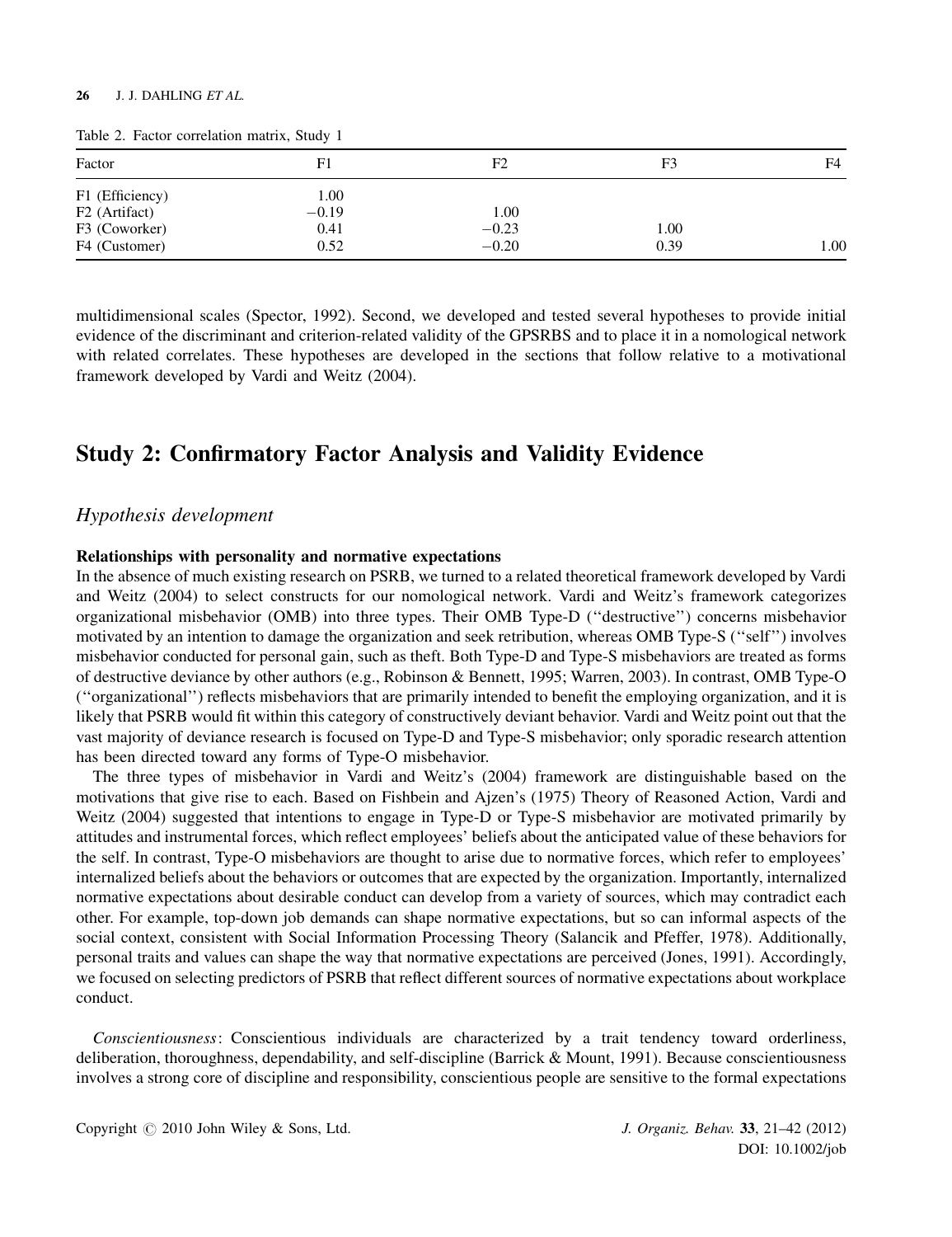for behavior that are set by others and are less prone to engage in deviance from these expectations. For example, past research indicates that conscientiousness is typically the strongest negatively related, dispositional predictor of destructive deviance in the workplace (e.g., Cullen & Sackett, 2003). Further, highly conscientious individuals have higher integrity test scores (Ones, Viswesvaran, & Schmidt, 1993) and are less likely to engage in other dysfunctional forms of rule breaking (Ashton, 1998). Consistent with this body of research, we expect that conscientious employees will be reluctant to break rules even for pro-social reasons, and we therefore hypothesize a negative relationship between conscientiousness and PSRB.

Hypothesis 1: Conscientiousness will be negatively related to self-reported PSRB.

Job demands: Consistent with the idea that PSRB is an adaptive response to workplace demands, we expect that perceived job demands, such as inadequate time and difficult responsibilities (Karasek, 1979), will encourage PSRB. Employees who report high job demands perceive that their organizations expect them to be highly productive with limited support, which may encourage them to break rules to meet these expectations. For example, intense time demands may create a greater need for efficiency (e.g., taking short-cuts) or cooperation with others in ways that are not officially sanctioned by the organization, but that seem consistent with the organization's expectations for successful performance. Concurrently, high job demands may also sap the self-regulatory resources that would normally inhibit rule-breaking behavior, resulting in more PSRB when demands are high (Marcus & Schuler, 2004). Accordingly, we expect that the likelihood of PSRB will be greater when perceived job demands are high.

Hypothesis 2: Perceptions of job demands will be positively related to self-reported PSRB.

PSRB performed by others: Morrison (2006) provided some initial evidence that employees are more likely to commit PSRB if they are aware of other employees engaging in similar behavior. Specifically, in the context of her vignette study, she manipulated coworker behavior by including a statement that read, ''...you have heard through the grapevine that other customer service representatives have sometimes violated this policy in the past,'' a reference to the same rule that the participant was asked to consider violating. In the present study, we expected to replicate Morrison's (2006) findings in a self-report context. Research indicates that employees monitor the workplace environment to determine how potentially risky behavior is evaluated by others, and particularly whether or not such behaviors carry undesirable social consequences (Ashford, Rothbard, Piderit, & Dutton, 1998; Dutton, Ashford, O'Neill, Hayes, & Wierba, 1997; Robinson & O'Leary-Kelly, 1998). This form of social learning helps to set and modify organizational expectations in ways that can encourage PSRB when others commit it. Accordingly, employees' perceptions of PSRB performed by others should communicate that such rule-breaking behaviors, while not officially sanctioned, are at least not excessively risky. We therefore predict that the focal employee's perceptions of PSRB committed by others on the job will relate positively to his or her own self-reported propensity to engage in PSRB.

Hypothesis 3: Perceptions of PSRB performed by others will be positively related to self-reported PSRB.

### Counterproductive work behaviors and discriminant validity

Due to its pro-social motivations, Morrison (2006) emphasized that PSRB is conceptually distinct from traditional forms of deviance and misbehavior that are conducted primarily out of self-interest or a desire to harm the organization or its members. These destructive forms of deviance are oftentimes described as counter-productive work behaviors (CWB; Gruys & Sackett, 2003; Robinson & Bennett, 1995). Common forms of CWB include behaviors such as wasting time, gossiping, physical or verbal violence, and theft, which are motivated by instrumental or vindictive concerns (Vardi & Weitz, 2004). In contrast, PSRB is motivated by honorable intentions to meet normative expectations, and therefore PSRB and other forms of constructive deviance are theoretically distinct from CWB and destructive deviance. However, as Galperin (2005) noted, both PSRB and CWB share a common willingness to volitionally deviate from the established rules of the organization, and they may consequently be

DOI: 10.1002/job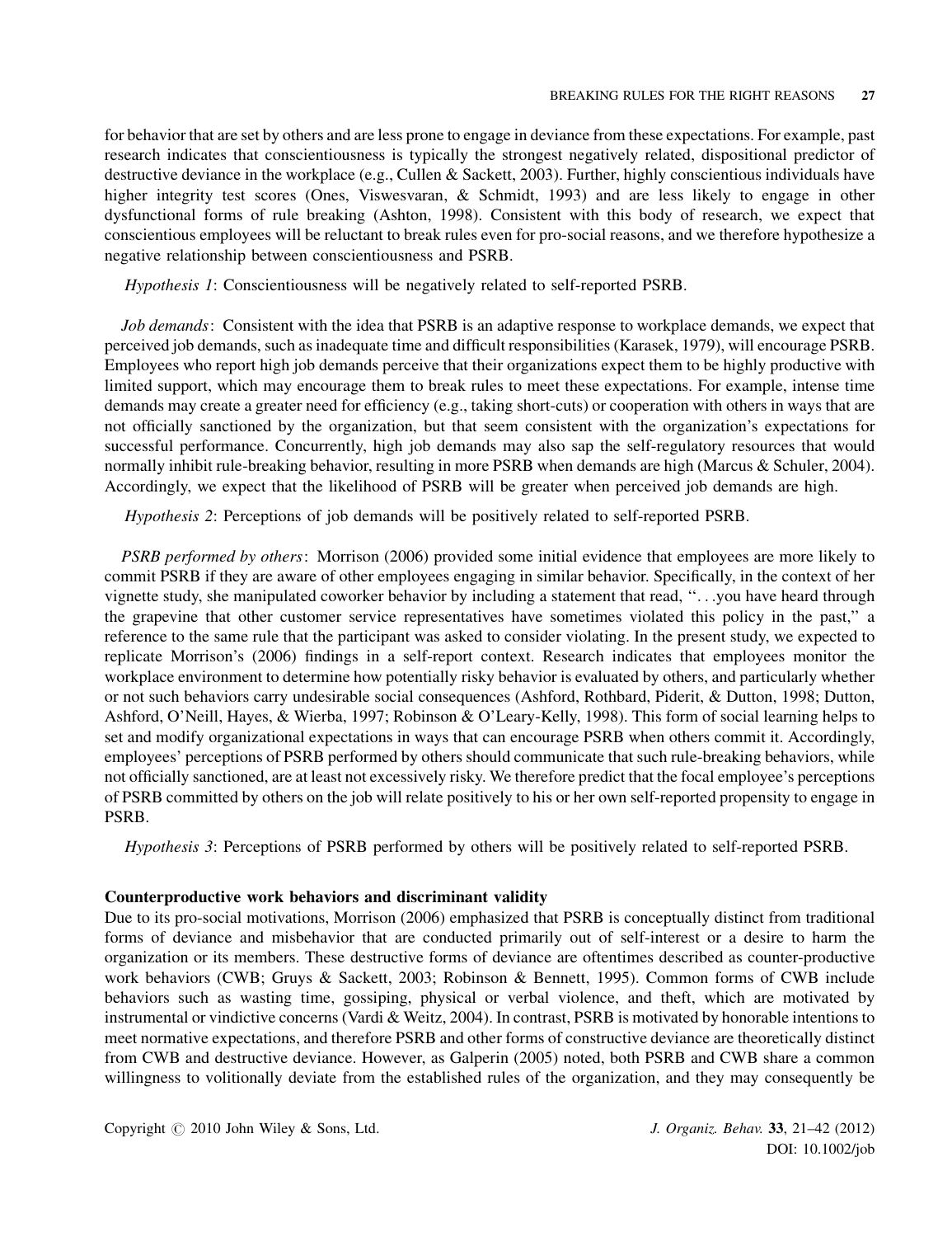positively related. We submit that CWB and PSRB will exhibit a positive relationship consistent with Galperin's (2005) reasoning, yet will remain empirically and conceptually distinct from each other.

Hypothesis 4: CWB will have a positive relationship with PSRB, yet will remain empirically distinct.

#### Performance and criterion-related validity

We focused on predicting supervisor ratings of task performance in Study 2 to provide initial evidence of the criterion-related validity of our measure of PSRB. However, the expected direction of the relationship between PSRB and performance ratings is ambiguous. Contradictory evidence suggests that PSRB might contribute to, or detract from, performance ratings. From one perspective, Morrison (2006) suggested that PSRB should enhance performance. For example, in her Study 2, she asked participants to provide examples of PSRB and to explain the underlying rationale that motivated this behavior. Many of the rationales reported by participants involved satisfying aspects of task performance, such as meeting production objectives, completing projects, saving time and money for the organization, taking care of subordinates who required assistance, and building good relationships with clients and customers. These findings fit well with the conceptual orientation of PSRB; this is a form of behavior motivated by constructive intentions and designed to help the organization, so some existing data suggests that supervisors should be receptive to these rule violations because they lead to positive, task-related outcomes.

In contrast, there is a conflicting literature that suggests that observers might react poorly to PSRB. For example, supervisors establish rules and policies as controlling mechanisms that are designed to guide the behavior of employees, and most organizational functions and reward systems operate under the assumption that following these rules is necessary for effective performance (March, Schulz, & Zhou, 2000). Rotundo and Sackett (2002) provided support for this notion by demonstrating that raters weigh counterproductive deviance when generating global performance evaluations. PSRB has a constructive motive, unlike counterproductive deviance, which is driven by selfish or destructive concerns. However, other stakeholders might not recognize these differences and may negatively evaluate both PSRB and counterproductive deviance as similar examples of rule breaking. Because the literature suggests that PSRB could either be positively or negatively related to task performance ratings, we approached this relationship as an exploratory question:

Exploratory Question: What is the relationship between PSRB and performance ratings?

In summary, we expect that PSRB will be negatively related to conscientiousness, positively related to both perceptions of job demands and PSRB performed by others, and positively related to, yet distinct from, counterproductive deviance. We will test and evaluate the relationship between PSRB and ratings of task performance on an exploratory basis.

## Method

#### Procedure

The participants in this study completed a self-report survey for course credit in small group settings. To complete the study, each participant was also given a survey for their supervisor to collect performance ratings. The supervisor survey was returned to the researchers through the mail; both the subordinate and supervisor were blind to each other's responses.

#### Sample

Our sample consisted of 211 employed students from a small college in the Northeastern United States. The mean age of the sample was 21.3 and respondents were 71.6 per cent female. Further, the sample was 80.5 per cent Caucasian, 10.5 per cent African American, 5.2 per cent Hispanic, 0.5 per cent Asian American, and 3.3 per cent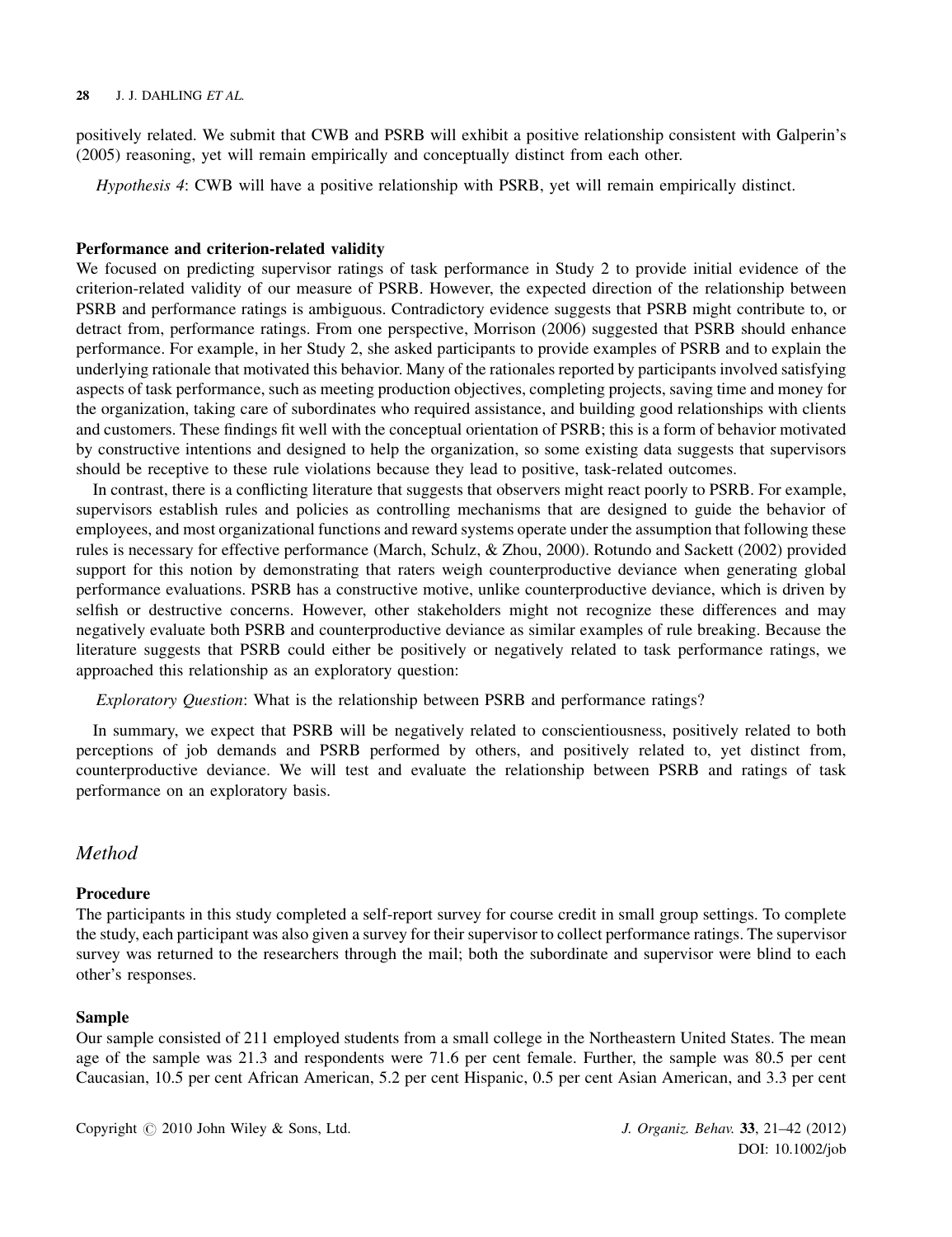identified as ''Other.'' We screened participants to only include respondents who were employed in jobs with the opportunity to interact with both coworkers and customers or clients. The sample worked an average of 21.1 hours per week with a mean tenure of 26.4 months. The response rate from supervisors to their follow-up survey was 100 per cent.

#### **Measures**

The measures used in the self-report and supervisor surveys are reported below. Unless otherwise indicated, all responses were on five-point scales ranging from 1: strongly disagree to 5: strongly agree.

PSRB was measured using the 13-item scale derived in Study 1 and shown in Table 1. For this study,  $\alpha = 0.89$  for the efficiency subscale, 0.92 for the coworker assistance subscale, 0.93 for the customer service subscale, and 0.95 for the overall scale.

Conscientiousness was measured using the eight-item conscientiousness subscale from Saucier's (1994) ''minimarker'' self-report scale ( $\alpha = 0.87$ ). Participants were asked to indicate the extent to which each trait item described them. Sample items include ''organized'' and ''careless.''

Perceived job demands were measured with the job demands items from Karasek's (1979) Job Demands and Decision Latitude measure. A sample item reads, ''To what extent does your job require a great deal of work to be done?" Responses to the seven items ( $\alpha$  = 0.84) were measured with anchors ranging from "not at all" to "to a large extent.''

Perceptions of PSRB performed by others were measured with a six-item scale ( $\alpha$  = 0.93) developed for this study. Sample items include ''People in my organization sometimes break the company's rules if it means that the company will benefit," and "Members of my organization sometimes find it necessary to break the company's rules in order to provide good customer service.''

Counterproductive work behaviors were measured with Fox and Spector's (1999) Adapted Job Reactions Survey. This measure has four subscales: an 11-item measure of minor CWBs directed toward the organization ( $\alpha$  = 0.84), a six-item measure of minor CWBs directed toward coworkers ( $\alpha = 0.68$ ), a five-item measure of major CWBs directed toward the organization ( $\alpha = 0.73$ ), and a five-item measure of major CWBs directed toward coworkers  $(\alpha = 0.77)$ . A sample item from the minor, organizational CWB subscale reads, "Purposefully wasted company materials/supplies,'' and a sample item from the major, coworker CWB subscale reads, ''Started an argument with someone at work." Responses were on a five-point scale ranging from "never" to "extremely often." The internal consistency of the overall scale was  $\alpha = 0.89$ .

Task performance was measured with Williams and Anderson's (1991) scale. A sample item from the seven-item  $(\alpha = 0.80)$  task performance scale is, "Adequately completes assigned duties."

### Results

#### **CFA**

We conducted a series of CFAs using MPLUS version 4.21 (Muthén & Muthén, 1998–2007) to confirm the factor structure for the GPSRBS found in Study 1 and to test our hypotheses. We started by confirming the factor structure of the GPSRBS and found that the hypothesized, three-factor model fit the data very well ( $\chi^2(62) = 117.59$ ,  $p < 0.01$ ;  $CFI = 0.98$ ;  $TLI = 0.97$ ; RMSEA = 0.07; SRMR = 0.04). We then tested an alternative model that fixed all 13 PSRB items on one general PSRB factor, which showed considerably worse fit to the data ( $\chi^2(65) = 545.97$ ,  $p < 0.01$ ;  $CFI = 0.79$ ;  $TLI = 0.75$ ;  $RMSEA = 0.19$ ;  $SRMR = 0.08$ ). The results of this analysis indicate that the factor structure found in Study 1 fits the data well in a confirmatory framework with a second sample, indicating that the factor structure of the measure is stable. However, we did observe that the three factors of the GPSRBS exhibited strong relationships in the hypothesized model, with latent variable correlations ranging from 0.72 to 0.80. Consequently, we modeled a higher-order PSRB construct as shown in Figure 1. We test our hypotheses in the analyses that follow with respect to this higher-order PSRB construct.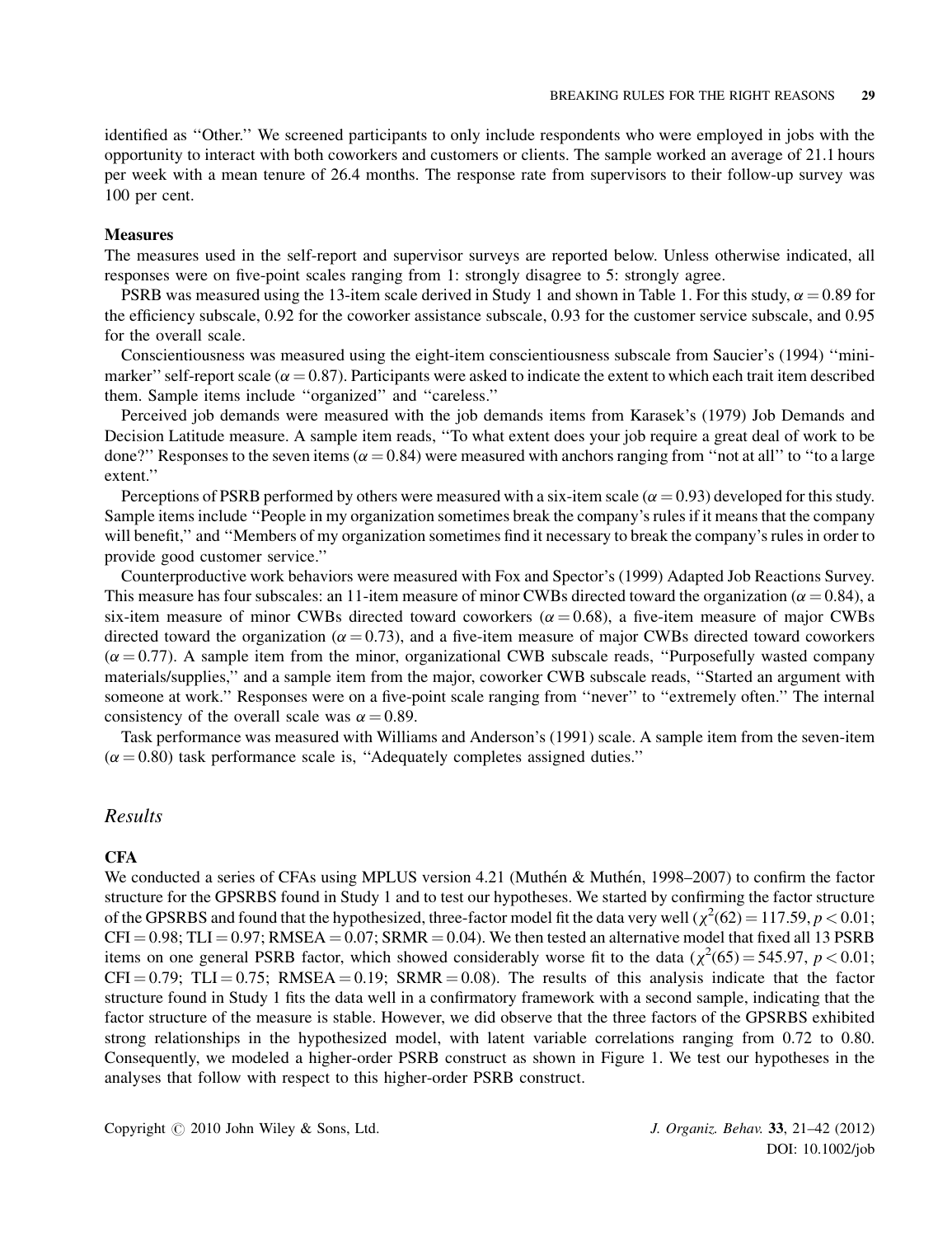

Figure 1. Confirmatory factor analysis of GPSRBS, Study 2

#### Tests of hypotheses

Table 3 presents the means, standard deviations, and correlations for the manifest scale scores of the variables measured in Study 2. We tested Hypotheses 1–4 by specifying a measurement model that included all six constructs (PSRB, conscientiousness, job demands, perceptions of PSRB performed by others, CWB, and task performance ratings) and evaluating the latent variable correlations. Consistent with Figure 1, the PSRB construct was indicated by the scale scores for the three dimensions. The CWB construct was indicated by the scale scores of its own four dimensions, and the remaining uni-dimensional constructs were indicated by their individual items. Overall, this measurement model fit the data reasonably well  $(\chi^2(512) = 1179.96, p < 0.01; CFI = 0.88; TLI = 0.85;$ RMSEA =  $0.08$ ; SRMR =  $0.07$ ).

With respect to the latent variable correlations, we found support for most of our hypotheses. Conscientiousness was negatively related to PSRB consistent with Hypothesis 1 ( $r = -0.30$ ,  $p < 0.01$ ). However, no support was found for Hypothesis 2; the relationship between job demands and PSRB was not statistically significant in a SEM framework ( $r = 0.15$ ,  $p = 0.08$ ), although the correlation between the manifest scale scores was significant and in the expected direction ( $r = 0.14$ ,  $p < 0.05$ ). Hypothesis 3, which stated that perceptions of PSRB performed by others would be positively related to self-reported PSRB, was supported  $(r = 0.59, p < 0.01)$ .

Hypothesis 4 stated that PSRB would have a positive relationship with CWB, yet would remain empirically distinct. We found a positive correlation between the latent constructs in support of this hypothesis ( $r = 0.54$ ,  $p < 0.01$ ), which we expected because both PSRB and CWB involve a willingness to deviate from rules and norms despite their different underlying intentions. However, the magnitude of the relationship is not strong enough to suggest that PSRB and CWB are not distinct constructs.

We conducted a supplementary analysis using a method proposed by Bagozzi, Yi, and Phillips (1991) to more formally demonstrate that CWB is distinct from PSRB. This procedure uses structural equation modeling to compare two nested models. First, we specified a structural model that constrained the covariance between PSRB and CWB to one, which treats them as the same, unitary construct  $(\chi^2(702) = 2319.93, p < 0.01)$ . Second, we specified a nested structural model that allowed PSRB and CWB to freely co-vary as distinct constructs ( $\chi^2(701) = 2283.90, p < 0.01$ ).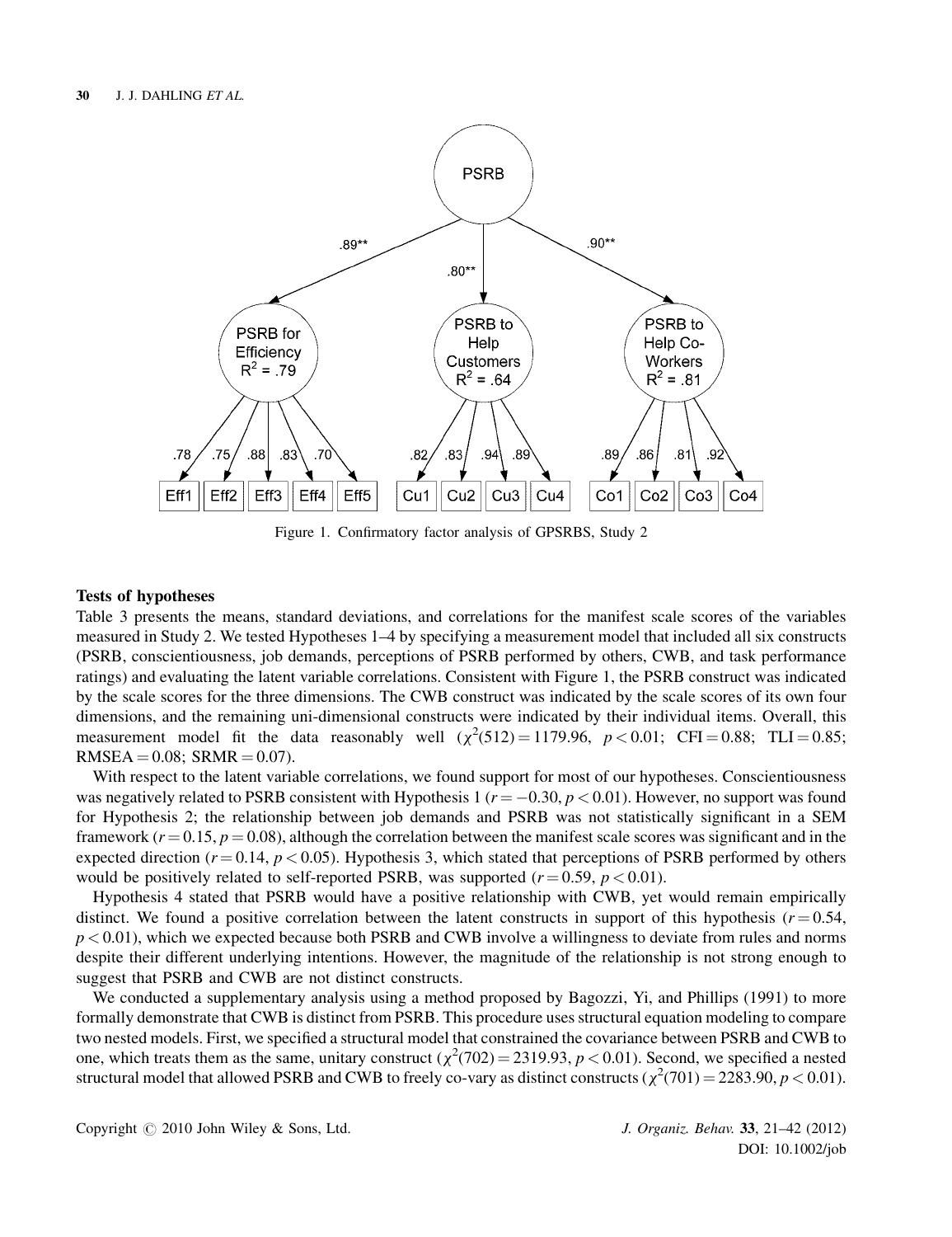|                                                                                                                                                                                                                                                                                               |  |      | $SD$ 1 2 3 4 5 6 7                |                                                                                                                                                                                                                                                                                                                            |                                                                                                                                  |                                                                                                                                                                                                                                                                                                                                                 | $\infty$                                                                                                                                                                                                                                                                                                      |                                                                                                                    |                                                                                      | 9 10 11 12 13 14 15                                                                                                                           |                                                           |                       |  |
|-----------------------------------------------------------------------------------------------------------------------------------------------------------------------------------------------------------------------------------------------------------------------------------------------|--|------|-----------------------------------|----------------------------------------------------------------------------------------------------------------------------------------------------------------------------------------------------------------------------------------------------------------------------------------------------------------------------|----------------------------------------------------------------------------------------------------------------------------------|-------------------------------------------------------------------------------------------------------------------------------------------------------------------------------------------------------------------------------------------------------------------------------------------------------------------------------------------------|---------------------------------------------------------------------------------------------------------------------------------------------------------------------------------------------------------------------------------------------------------------------------------------------------------------|--------------------------------------------------------------------------------------------------------------------|--------------------------------------------------------------------------------------|-----------------------------------------------------------------------------------------------------------------------------------------------|-----------------------------------------------------------|-----------------------|--|
| 7. Age<br>1.88 0.74 -0.13<br>3. PSRB total<br>4. PSRB efficiency<br>6. PSRB covered and<br>5. PSRB covered and<br>1.89 0.86 -0.18 <sup>+</sup> -0.<br>1.75 0.74 -0.20* +0.<br>1.75 0.74 -0.20* +0.<br>1.75 0.74 -0.20* +0.<br>1.75 0.74 -0.20* +0.<br>1.75 0.<br>performance rating<br>Gender |  | 0.04 |                                   | $\begin{array}{ c c } \hline &0.89&0.92&0.73^{**}&0.92&0.73^{**}&0.67^{**}&0.67^{**}&0.67^{**}&0.66^{**}&0.67^{**}&0.11&0.18^{**}&0.49^{**}&0.43^{**}&0.43^{**}&0.43^{**}&0.64^{**}&0.23^{**}&0.64^{**}&0.21^{**}&0.21^{**}&0.21^{**}&0.23^{**}&0.41^{**}&0.21^{**}&0.21^{**}&0.21^{**}&0.21^{**}&0.21^{**}&0.21^{**}&0.2$ | $\begin{array}{r} 0.93 \\ -0.13 \\ 0.10 \\ 0.043^{***} \\ 0.33^{***} \\ -0.10 \\ 0.033^{***} \\ -0.11 \\ -0.18^{**} \end{array}$ | $\begin{array}{c} 0.87 \\ 0.00 \\ -0.16 \\ -0.29 \\ +0.09 \\ -0.09 \\ -0.01 \\ -0.01 \\ -0.15 \\ +0.19 \\ -0.19 \\ -0.19 \\ -0.19 \\ -0.19 \\ -0.19 \\ -0.19 \\ -0.19 \\ -0.19 \\ -0.19 \\ -0.19 \\ -0.19 \\ -0.19 \\ -0.19 \\ -0.19 \\ -0.19 \\ -0.19 \\ -0.19 \\ -0.19 \\ -0.19 \\ -0.19 \\ -0.19 \\ -0.19 \\ -0.19 \\ -0.19 \\ -0.19 \\ -0.$ | $\begin{array}{c} 0.84 \\ 0.23 \\ 0.37 \\ 0.39 \\ 0.00 \\ 0.00 \\ 0.00 \\ 0.00 \\ 0.00 \\ 0.00 \\ 0.00 \\ 0.00 \\ 0.00 \\ 0.00 \\ 0.00 \\ 0.00 \\ 0.00 \\ 0.00 \\ 0.00 \\ 0.00 \\ 0.00 \\ 0.00 \\ 0.00 \\ 0.00 \\ 0.00 \\ 0.00 \\ 0.00 \\ 0.00 \\ 0.00 \\ 0.00 \\ 0.00 \\ 0.00 \\ 0.00 \\ 0.00 \\ 0.00 \\ 0.$ | $\begin{array}{c} 0.93 \\ 0.31^{***} \\ 0.28^{**} \\ 0.18^{***} \\ 0.13^{***} \\ 0.17^{**} \\ 0.12 \\ \end{array}$ | $0.89$<br>$0.58$<br>$0.57$<br>$0.72$<br>$0.71$<br>$0.71$<br>$0.9$<br>$0.0$<br>$0.71$ | $\begin{array}{lll} 0.84 & 0.73 \\ 0.42^{**}0.73 & 0.56^{**} \\ 0.52^{**}0.36^{**} & 0.31^{**} \\ 0.55^{**}0.31^{**} & 0.31^{**} \end{array}$ | $\begin{array}{c} 0.68 \\ 0.56^{**} \\ -0.08 \end{array}$ | $-0.77$<br>-0.16*0.80 |  |
| Note: Values on the diagonal are coefficient as for scale scores<br>PSRB = pro-social rule breaking; CWB                                                                                                                                                                                      |  |      | = counterproductive work behavior |                                                                                                                                                                                                                                                                                                                            |                                                                                                                                  |                                                                                                                                                                                                                                                                                                                                                 |                                                                                                                                                                                                                                                                                                               |                                                                                                                    |                                                                                      |                                                                                                                                               |                                                           |                       |  |

Table 3. Means, standard deviations, internal consistencies, and correlations for manifest scale scores, Study 2 Table 3. Means, standard deviations, internal consistencies, and correlations for manifest scale scores, Study 2

 $p < 0.05$ ;  $p < 0.01$ .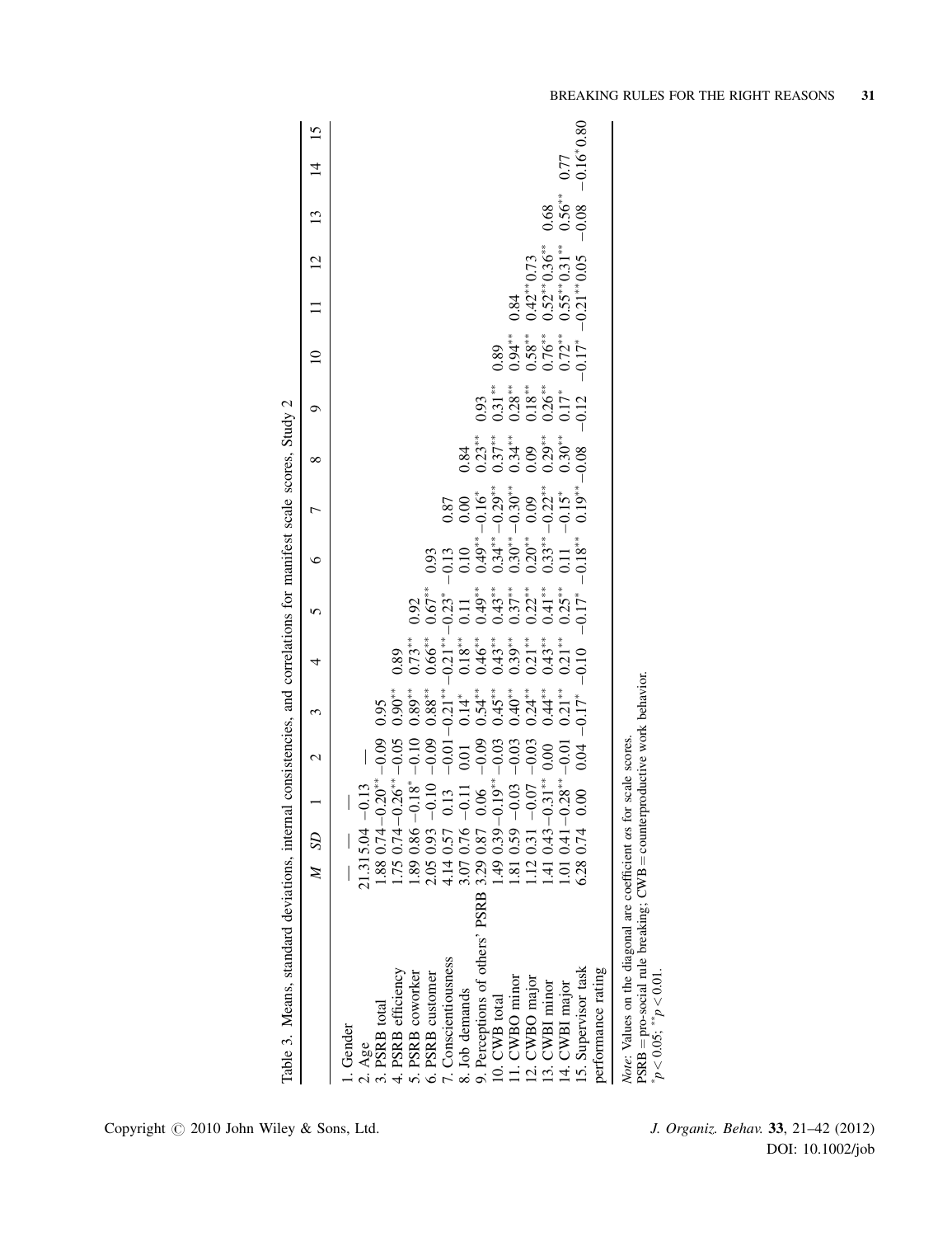According to Bagozzi et al. (1991), if the constructs are distinct from each other, the second model in which the constructs are allowed to freely co-vary will demonstrate better fit to the data than the first model in which the constructs are held to be unitary. Consistent with our expectations, the results indicate that the model in which PSRB and CWB are allowed to freely co-vary fits the data significantly better than the model in which the constructs are forced to be unitary  $(\Delta \chi^2(1) = 36.03, p < 0.01)$ . Thus, our tests of Hypothesis 4 indicate that PSRB and CWB are positively related, yet separate constructs.

Lastly, we posed an exploratory question concerning the relationship between PSRB and performance due to conflicting evidence that suggested that PSRB could either enhance or detract from performance ratings. We found that the PSRB construct was negatively related to task performance ratings provided by supervisors ( $r = -0.17$ ,  $p < 0.05$ ). An examination of the manifest GPSRBS subscale correlations in Table 3 indicates that task performance is negatively related to both the coworker assistance  $(r = -0.17, p < 0.05)$  and customer assistance  $(r = -0.18,$  $p < 0.05$ ) forms of PSRB. The efficiency form of PSRB was not significantly related to performance, although this relationship also trended in a negative direction ( $r = -0.10$ ,  $p = 0.14$ ).

### Discussion

Overall, the results in Study 2 were consistent with our expectations. We found additional evidence for the reliability and factorial stability of the GPSRBS. In addition, we found that conscientiousness and perceptions of PSRB performed by others were both predictive of PSRB. In particular, perceptions of others' PSRB had a strong, positive relationship with PSRB. This finding converges nicely with Morrison's (2006) research, which found that manipulating her PSRB vignette to indicate that others had broken a rule before resulted in greater willingness to engage in PSRB. Further, it is consistent with related research that indicates that destructive deviance committed by coworkers can contribute to increases in self-reported destructive deviance (e.g., Robinson & O'Leary-Kelly, 1998).

We also demonstrated that PSRB as measured by our scale is distinct from CWB. The constructs are significantly and positively correlated, which we expected based on the shared willingness to break rules that underlies both constructs. However, the relationship is not strong enough to question the distinctiveness of PSRB from CWB, and we rejected an alternative model that explicitly tested whether or not the PSRB and CWB items are indicators of a single unitary construct.

The results of our exploratory question concerning PSRB and supervisor ratings of task performance suggest that supervisors evaluate PSRB negatively. This pattern of results is consistent with the reasoning that supervisors, as rule enforcers (March et al., 2000), are likely to respond negatively to even well-intentioned forms of rule-breaking behavior. Some further support for this idea is evident in Mayer et al.'s (2007) finding that PSRB is more likely when the supervisor–subordinate relationship is positive, implying that subordinates are concerned about managerial backing when considering PSRB. However, we reasoned that other organizational stakeholders without the responsibility for setting and enforcing rules, such as coworkers, might react differently to PSRB. Further, we considered that PSRB might exhibit different relationships with other forms of performance, such as organizational citizenship behaviors (OCBs; Podsakoff, MacKenzie, Moorman, & Fetter, 1990). Consequently, we conducted a third study to place the GPSRBS in a broader network of performance criteria and stakeholder perspectives.

## Study 3: Further Criterion-Validity Evidence

Study 3 had several objectives. Most importantly, we sought to expand on the evaluation of our Exploratory Question concerning the relationship between PSRB and performance. We accomplished this by (a) incorporating the perspective of both coworkers and supervisors of employees who commit PSRB, and (b) collecting these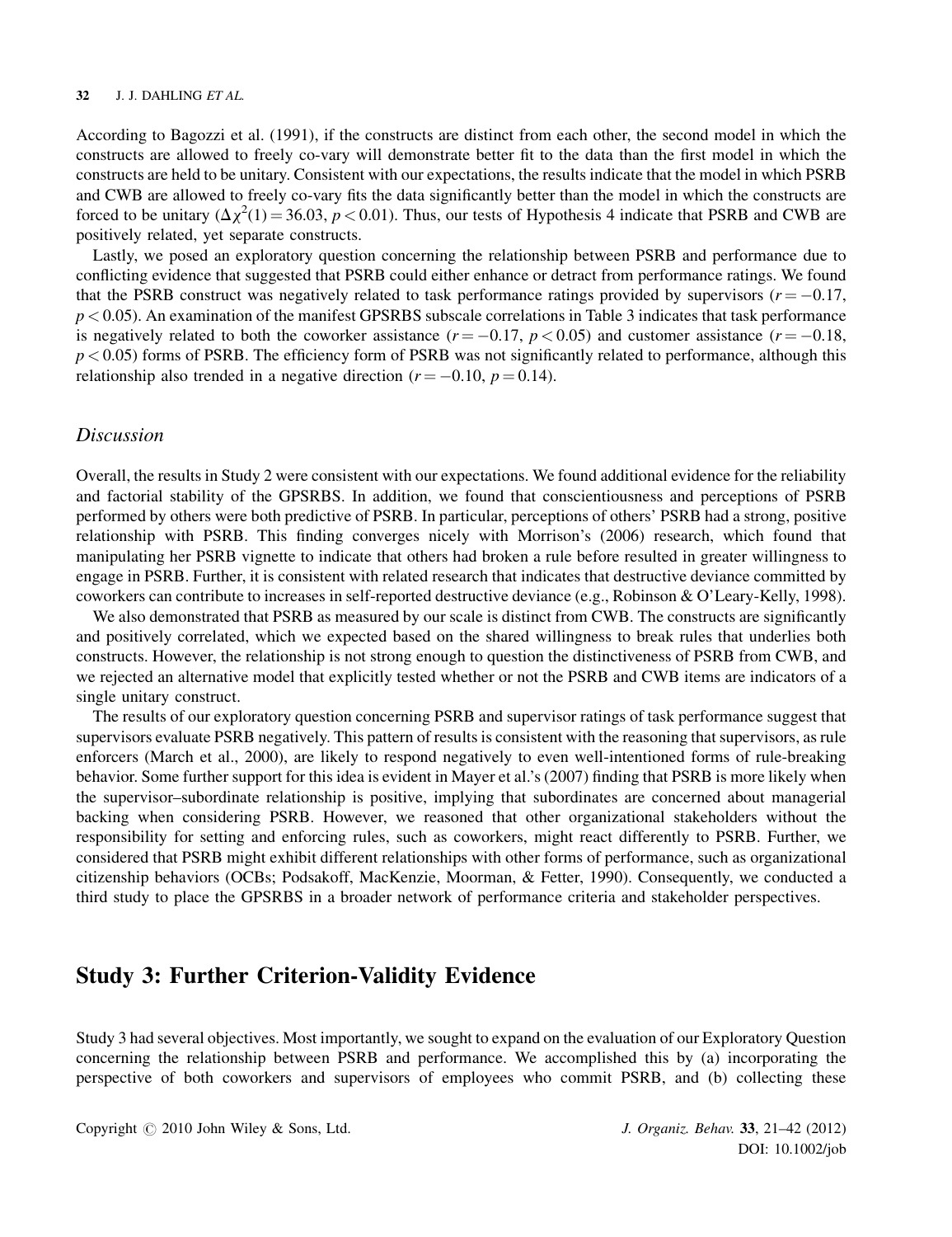stakeholders' ratings of task performance, OCBs directed toward individuals (OCBIs), and CWB to place PSRB in a broader criterion network. We also addressed a few potential methodological limitations from Study 2. Specifically, we attempted to sample participants from a wider variety of organizations and we elected to use different measures of performance and CWB in this study to eliminate the possibility that our criterion-related findings in Study 2 were due to the particular scale we employed (Lykken, 1968). Finally, Study 3 allowed us to re-confirm that the factor structure of the GPSRBS measure is stable and reliable using a new sample of part-time and full-time employees.

OCBIs refer to extra-role behaviors designed to directly help or benefit specific people with whom one works, which should indirectly benefit the organization (Williams & Anderson, 1991). We incorporated OCBIs into a broader evaluation of our Exploratory Question concerning performance for several reasons. First, like PSRB, OCBs are constructively motivated and involve some level of deviation from the norm of what is typically expected or rewarded (Organ, 1988). Second, two of the three types of PSRB that Morrison (2006) identified were interpersonal in nature (i.e., customer-oriented and coworker-oriented). Consequently, it might be the case that PSRB is more closely associated with OCBIs than traditional task performance. We therefore asked both supervisors and coworkers to also rate OCBIs directed toward peer coworkers and toward customers.

## Method

#### Procedure

We recruited participants using a snowball sampling procedure (e.g., Grant & Mayer, 2009; Morgeson & Humphrey, 2006; Skarlicki & Folger, 1997). We sent an electronic message to 232 undergraduate business major students and provided them with the opportunity to help with a study for extra credit. Students who worked at least 20 hours per week were allowed to participate in the study; if they did not satisfy this employment requirement, they were asked to invite a family member or close other to participate instead. Focal respondents were instructed to visit a website to complete a survey and to send separate electronic survey links to their supervisor and a coworker familiar with their work. All respondents were assured that their responses would remain confidential. For this study, the focal employee completed a self-report measure of PSRB. The supervisor and coworker each provided ratings of the focal employee's task performance, two forms of OCBI (helping coworkers and helping customers), and two forms of CWB (organizationally directed and interpersonally directed).

#### Sample

The sample consisted of 109 matched triads (a 47 per cent response rate). Focal respondents were recruited from a large university in the Southeastern United States. The mean age of focal respondents was 23.8 years old with a mean tenure of 24.5 months in their current jobs. Part-time employees constituted 70 per cent of the sample. The sample was 49.3 per cent female and 65 per cent Caucasian, 7.9 per cent Hispanic, 5.7 per cent Asian American, 5 per cent Latino/a, and 4.3 per cent African American.

The sample of matched coworkers was 60 per cent male with a mean of 29.3 years of age and 4.2 years of tenure with their current organization. This sample was 68 per cent Caucasian, 8 per cent Hispanic, 8 per cent Latino/a, 7 per cent Asian American, 6 per cent African-American, 2 per cent biracial, and 1 per cent of another racial background. Sixty-eight per cent of the coworker sample worked part-time.

The matched supervisor sample was 53 per cent male with a mean 37.1 years of age and 8.5 years of tenure with the organization. Ninety-seven per cent of the supervisors worked full-time. This sample was 75 per cent Caucasian, 10 per cent Hispanic, 6 per cent African American, 3 per cent Asian American, 2 per cent Latino/a, 1 per cent Native American, and 3 per cent of another racial background.

Measures: PSRB was self-reported by focal respondents using the 13-item scale developed in Study 1. The internal consistency of the overall scale for this study was  $\alpha = 0.97$ . For the sub-scales, efficiency  $\alpha = 0.95$ , coworker assistance  $\alpha = 0.95$ , and customer assistance  $\alpha = 0.96$ .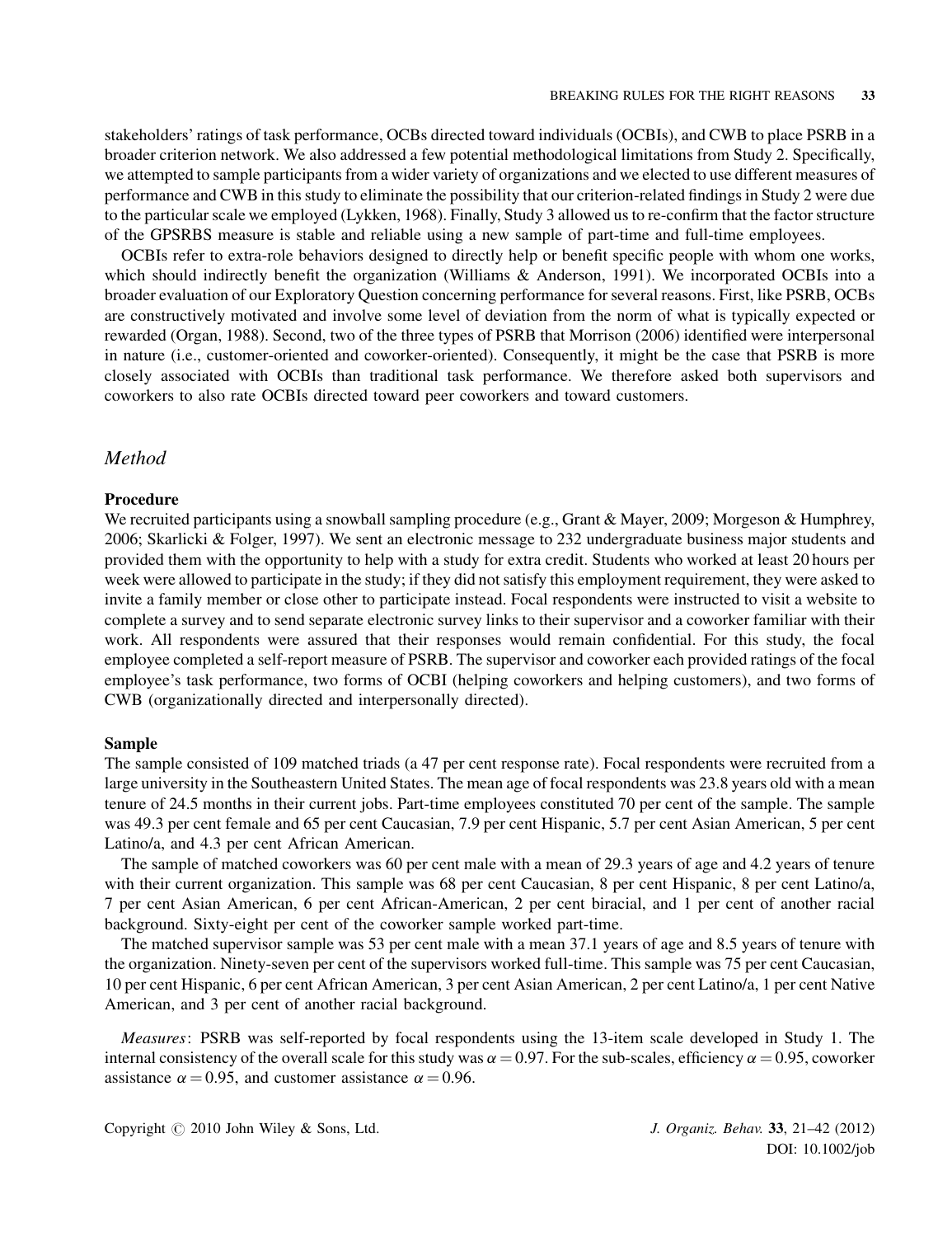Both supervisors and coworkers rated the task performance, OCBIs, and CWB exhibited by the focal respondent. All rater responses were on a seven-point scale where  $1 =$  strongly disagree and  $7 =$  strongly agree.

Task performance was evaluated by both raters using a six-item measure ( $\alpha$  = 0.94 for supervisors and 0.96 for coworkers) developed by Alper, Tjosvold, and Law (2000). Sample items from this scale read, ''Meets or exceeds his/her productivity requirements'' and ''Is committed to producing quality work.''

OCBIs were measured using two scales. First, we used a five-item measure pertaining to extra-role helping of coworkers (Podsakoff et al., 1990;  $\alpha = 0.93$  for both the supervisors and coworkers). A sample item from this scale reads, ''Helps others who have heavy workloads.'' The second scale pertained to extra-role helping of customers (Bettencourt & Brown, 1997;  $\alpha = 0.97$  for the supervisors and 0.93 for coworkers). A sample item from this scale is, ''Helps customers with problems beyond what is expected or required.''

CWB was measured with Robinson and Bennett's (1995) measure, which includes seven items intended to measure interpersonal CWB and 12 items intended to measure organizational CWB (overall  $\alpha$  = 0.93 for supervisors and 0.96 for coworkers). A sample item from the interpersonal subscale reads, ''Acted rudely toward people at work,'' whereas a sample item from the organizational subscale reads, ''Puts little effort into his/her work.''

## Results

### **CFA**

We again started by confirming the factor structure of the GPSRBS. Fit indices for the measurement model indicate that the hypothesized model fit the data adequately  $(\chi^2(62) = 177.99, p < 0.01; CFI = 0.95; TLI = 0.94;$  $RMSEA = 0.12$ ;  $SRMR = 0.03$ ), providing further evidence that the factor structure of the measure is stable across multiple samples.

#### Hypothesis tests

Table 4 shows the means, standard deviations, and correlations for the manifest scale scores, including the relationships between the individual PSRB, CWB, and OCB dimensions. Similar to Study 2, we evaluated the Exploratory Question by specifying an overall measurement model and evaluating the latent variable correlations. The PSRB latent construct was again indicated by the scale scores for its three dimensions. Two OCBI constructs were modeled, one as rated by the supervisor and one as rated by the coworker, and each construct was indicated by the respective scale scores for the OCB-customer and OCB-coworker scale scores. We followed the same practice to create two CWB constructs, which were indicated by the organizationally and interpersonally directed scale scores reported by each source. Lastly, we formed two task performance constructs that were indicated by the individual items as rated by each source, respectively.

Overall, this measurement model demonstrated adequate fit to the data  $(\chi^2(209) = 435.56, p < 0.01; CFI = 0.89;$  $TLI = 0.87$ ; RMSEA = 0.10; SRMR = 0.05). With respect to task performance, we found latent variable correlations that were generally consistent with those found in Study 2. Self-reported PSRB was negatively related to coworker ratings of task performance ( $r = -0.23$ ,  $p < 0.05$ ). PSRB was not significantly related to supervisor ratings of task performance, but the relationship again trended in a negative direction ( $r = -0.15$ ,  $p = 0.17$ ). We found that PSRB was positively related to CWB as rated by coworkers  $(r = 0.23, p < 0.05)$ , but was unrelated to CWB as rated by supervisors. Lastly, the results indicated that PSRB was unrelated to OCBIs as rated by either the supervisor or the coworker.

To summarize our findings concerning our Exploratory Question across Study 2 and 3, PSRB exhibits (a) weak, negative relationships with supervisor and coworker task performance ratings, (b) positive relationships with coworker and self-ratings of CWB, and (c) no relationship with either supervisor or coworker ratings of OCBIs. Further, the magnitude of these relationships clearly indicates that PSRB is distinct from all of these other performance-related criteria. Interestingly, an examination of the dimension correlations in Table 4 shows that the negative relationship between overall PSRB and coworker ratings of task performance seems to be driven by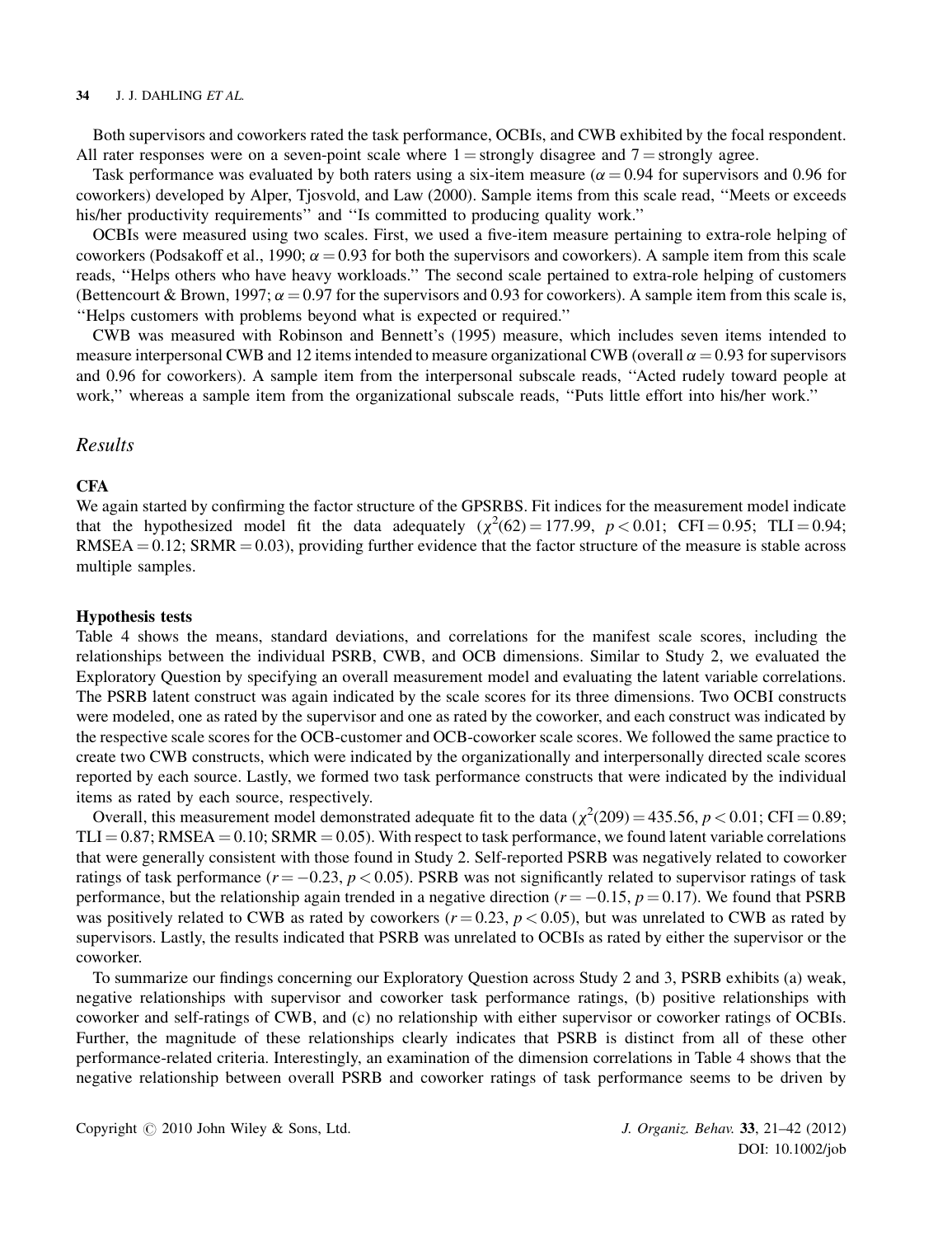|                                                                                                                                                                                         | $\mathbb{Z}$ | S <sub>D</sub>                      |                                               | $\mathbf 2$                                                                                                                                                                                                                                                                                                                                      | $\epsilon$                                          | 4                                       |                                                         | $\circ$                                                                   |                                                                                  | ∝                                                                 | ᡋ                                                                                    | $\Xi$                                                    |                                            | $\overline{c}$                                                  | $\mathbf{13}$ | ᅼ |
|-----------------------------------------------------------------------------------------------------------------------------------------------------------------------------------------|--------------|-------------------------------------|-----------------------------------------------|--------------------------------------------------------------------------------------------------------------------------------------------------------------------------------------------------------------------------------------------------------------------------------------------------------------------------------------------------|-----------------------------------------------------|-----------------------------------------|---------------------------------------------------------|---------------------------------------------------------------------------|----------------------------------------------------------------------------------|-------------------------------------------------------------------|--------------------------------------------------------------------------------------|----------------------------------------------------------|--------------------------------------------|-----------------------------------------------------------------|---------------|---|
| <b>PSRB</b> total                                                                                                                                                                       |              | 2.70 1.32                           |                                               |                                                                                                                                                                                                                                                                                                                                                  |                                                     |                                         |                                                         |                                                                           |                                                                                  |                                                                   |                                                                                      |                                                          |                                            |                                                                 |               |   |
| 2. PSRB efficiency                                                                                                                                                                      |              |                                     | $0.97$<br>$0.96***$<br>$0.93***$<br>$0.92***$ |                                                                                                                                                                                                                                                                                                                                                  |                                                     |                                         |                                                         |                                                                           |                                                                                  |                                                                   |                                                                                      |                                                          |                                            |                                                                 |               |   |
| 3. PSRB coworker                                                                                                                                                                        |              | 2.61 1.38<br>2.59 1.34<br>2.95 1.51 |                                               |                                                                                                                                                                                                                                                                                                                                                  |                                                     |                                         |                                                         |                                                                           |                                                                                  |                                                                   |                                                                                      |                                                          |                                            |                                                                 |               |   |
| 4. PSRB customer                                                                                                                                                                        |              |                                     |                                               | $\begin{array}{c} 0.95 \\ 0.86^{**} \\ 0.81^{**} \end{array}$                                                                                                                                                                                                                                                                                    | $0.95$<br>$0.77**$                                  | 0.96                                    |                                                         |                                                                           |                                                                                  |                                                                   |                                                                                      |                                                          |                                            |                                                                 |               |   |
| Coworker ratings                                                                                                                                                                        |              |                                     |                                               |                                                                                                                                                                                                                                                                                                                                                  |                                                     |                                         |                                                         |                                                                           |                                                                                  |                                                                   |                                                                                      |                                                          |                                            |                                                                 |               |   |
| 5. OCB Customer                                                                                                                                                                         |              | 6.09 0.85                           |                                               |                                                                                                                                                                                                                                                                                                                                                  |                                                     |                                         |                                                         |                                                                           |                                                                                  |                                                                   |                                                                                      |                                                          |                                            |                                                                 |               |   |
| 6. OCB coworker                                                                                                                                                                         | 5.79 0.99    |                                     |                                               |                                                                                                                                                                                                                                                                                                                                                  |                                                     |                                         |                                                         |                                                                           |                                                                                  |                                                                   |                                                                                      |                                                          |                                            |                                                                 |               |   |
| 7. CWB organizational                                                                                                                                                                   |              | 1.74 1.02                           |                                               |                                                                                                                                                                                                                                                                                                                                                  |                                                     |                                         |                                                         |                                                                           |                                                                                  |                                                                   |                                                                                      |                                                          |                                            |                                                                 |               |   |
| 8. CWB individual                                                                                                                                                                       |              | 0.98                                |                                               |                                                                                                                                                                                                                                                                                                                                                  |                                                     |                                         |                                                         |                                                                           |                                                                                  |                                                                   |                                                                                      |                                                          |                                            |                                                                 |               |   |
| 9. Task performance                                                                                                                                                                     | 6.13         | 0.85                                | 07<br>0717<br>07000<br>0700                   | $\begin{array}{c} 11 \\ -0.20 \\ -0.10 \\ -0.10 \\ -0.11 \\ -0.11 \\ -0.11 \\ -0.11 \\ -0.11 \\ -0.11 \\ -0.11 \\ -0.11 \\ -0.11 \\ -0.11 \\ -0.11 \\ -0.11 \\ -0.11 \\ -0.11 \\ -0.11 \\ -0.11 \\ -0.11 \\ -0.11 \\ -0.11 \\ -0.11 \\ -0.11 \\ -0.11 \\ -0.11 \\ -0.11 \\ -0.11 \\ -0.11 \\ -0.11 \\ -0.11 \\ -0.11 \\ -0.11 \\ -0.11 \\ -0.11$ | $-0.10$<br>$-0.23$<br>$-0.20$<br>$-0.20$<br>$-0.20$ | $-0.03$<br>$-0.11$<br>$0.13$<br>$-0.15$ | 0.93<br>$0.53**$<br>$-0.32**$<br>$-0.28***$<br>$0.54**$ | $\begin{array}{r} 0.93 \ -0.31^{**} \ -0.23^{*} \ -0.53^{**} \end{array}$ | $\begin{array}{c} 0.95 \\ 0.81^{**} \\ -0.54^{**} \end{array}$                   | $-0.91$<br>-0.53**                                                | 0.96                                                                                 |                                                          |                                            |                                                                 |               |   |
| supervisor ratings                                                                                                                                                                      |              |                                     |                                               |                                                                                                                                                                                                                                                                                                                                                  |                                                     |                                         |                                                         |                                                                           |                                                                                  |                                                                   |                                                                                      |                                                          |                                            |                                                                 |               |   |
| 10. OCB customer                                                                                                                                                                        |              | 6.10 1.00                           |                                               |                                                                                                                                                                                                                                                                                                                                                  |                                                     |                                         |                                                         |                                                                           |                                                                                  |                                                                   |                                                                                      |                                                          |                                            |                                                                 |               |   |
| 1. OCB coworker                                                                                                                                                                         |              | 5.74 1.12                           |                                               |                                                                                                                                                                                                                                                                                                                                                  |                                                     |                                         |                                                         |                                                                           |                                                                                  |                                                                   |                                                                                      |                                                          |                                            |                                                                 |               |   |
| 12. CWB organizational 1.51 0.61                                                                                                                                                        |              |                                     |                                               | $0.112$<br>$-0.12$<br>$-0.03$                                                                                                                                                                                                                                                                                                                    |                                                     |                                         |                                                         |                                                                           |                                                                                  |                                                                   |                                                                                      |                                                          |                                            |                                                                 |               |   |
| 13. CWB individual                                                                                                                                                                      |              | 1.49 0.92                           | $-0.07$<br>$-0.15$<br>0.00                    |                                                                                                                                                                                                                                                                                                                                                  | $-0.10$<br>$-0.10$<br>$-0.02$<br>$-0.12$            |                                         | $0.47**$ $0.34**$ $0.34**$ $0.23**$ $0.047**$           | $0.33**$<br>$0.40**$<br>$-0.27**$<br>$-0.16$<br>$-0.35**$                 | $\begin{array}{c} 16 \\ -0.20^* \\ -0.33^* \\ 0.320^* \\ -0.20^* \\ \end{array}$ | $-0.19$ *<br>$-0.36$ **<br>$-0.36$ **<br>$-0.35$ **<br>$-0.25$ ** | $\begin{array}{c} 0.35^{**} \\ 0.25^{**} \\ -0.42^{**} \\ -0.35^{**} \\ \end{array}$ | $0.97$<br>$0.55**$<br>$0.54**$<br>$-0.40**$<br>$-0.81**$ | $-0.93$<br>$-0.39$ **<br>$-0.17$<br>0.57** | $\begin{array}{c} 0.87 \\ 0.62^{***} \\ -0.65^{**} \end{array}$ | 0.94          |   |
| 14. Task performance                                                                                                                                                                    | 6.23 0.82    |                                     | $-0.09$                                       | $-0.1!$                                                                                                                                                                                                                                                                                                                                          |                                                     | 0.02                                    |                                                         |                                                                           |                                                                                  |                                                                   |                                                                                      |                                                          |                                            |                                                                 | $-0.40**0.94$ |   |
| PSRB = pro-social rule breaking; OCB = organizational citizenship behaviors; CWB = counterproductive work behavior<br>Note: Values on the diagonal are coefficient as for scale scores. |              |                                     |                                               |                                                                                                                                                                                                                                                                                                                                                  |                                                     |                                         |                                                         |                                                                           |                                                                                  |                                                                   |                                                                                      |                                                          |                                            |                                                                 |               |   |
|                                                                                                                                                                                         |              |                                     |                                               |                                                                                                                                                                                                                                                                                                                                                  |                                                     |                                         |                                                         |                                                                           |                                                                                  |                                                                   |                                                                                      |                                                          |                                            |                                                                 |               |   |

Table 4. Means, standard deviations, internal consistencies, and correlations for manifest scale scores, Study 3

Table 4. Means, standard deviations, internal consistencies, and correlations for manifest scale scores, Study 3

 $p < 0.05$ ;  $p < 0.01$ .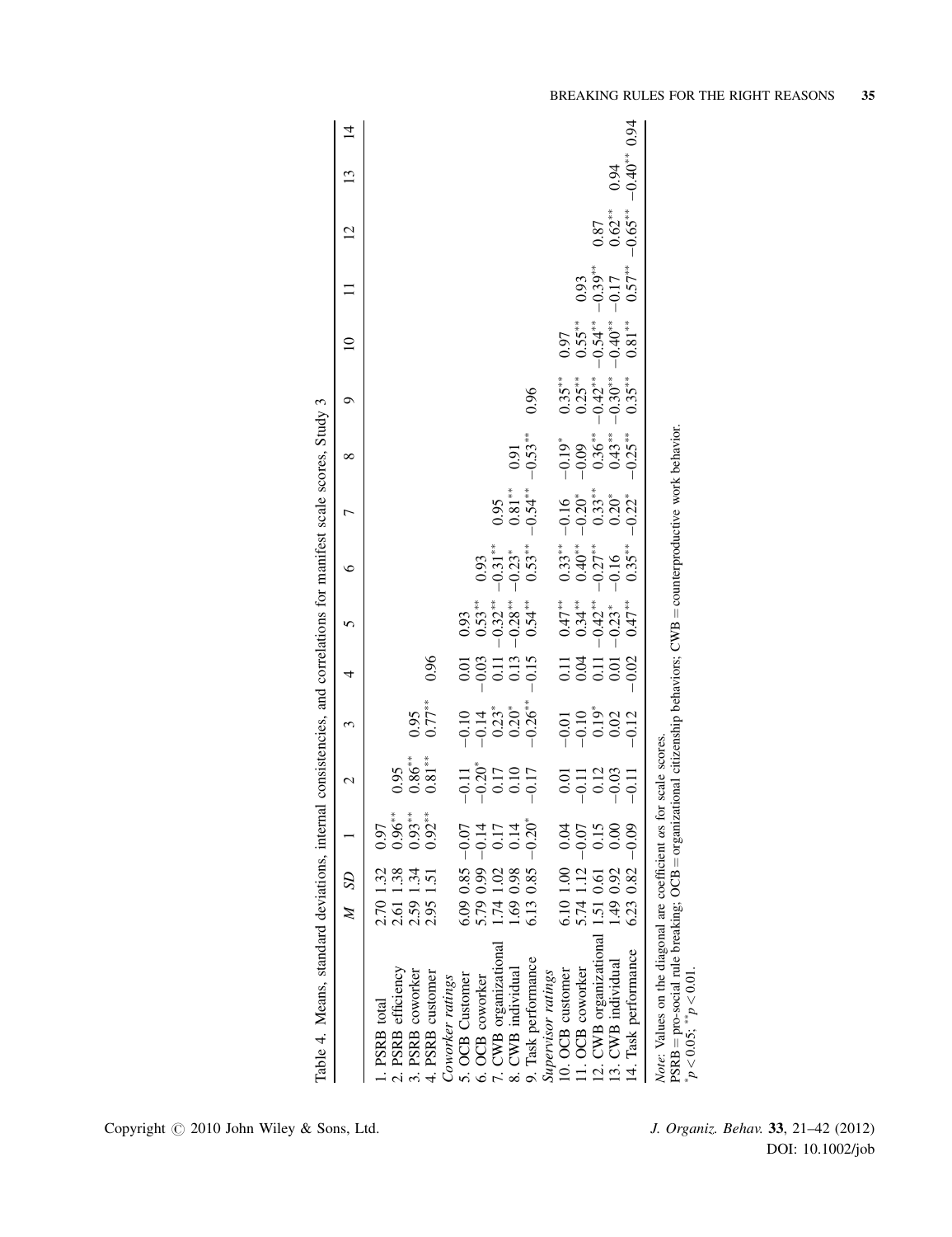coworker-directed PSRB. Thus, the results of Study 3 indicate that coworkers without a responsibility for rule enforcement also respond negatively to PSRB, like supervisors, even if the PSRB is intended to help those coworkers. We explore reasons why such constructively motivated behaviors may be appraised negatively below.

## General Discussion

The overarching purpose of this paper was to develop a valid measure of PSRB that could be used in any organizational context. To this end, we collected a considerable amount of information that indicates that our scale satisfies the conditions necessary for construct validity. First, we demonstrated across all three studies that the GPSRBS is reliable, with coefficient  $\alpha s$  for the subscales ranging from 0.86 to 0.96. Second, the measures demonstrated content validity through (a) our initial sorting exercise with subject matter experts and (b) the stable factor structure that we found in Study 1 and replicated in Studies 2 and 3. Third, the GPSRBS is distinct from counterproductive work behaviors as shown in Studies 2 and 3, indicating that we are measuring a construct distinct from traditional notions of destructive deviance. Fourth, our measure demonstrated a pattern of negative relationships with performance ratings from both supervisors and coworkers, providing initial evidence of criterionrelated validity. Lastly, we placed our measure in a nomological network with several antecedents drawn from Vardi and Weitz's (2004) framework of OMB in Study 2 (i.e., conscientiousness, job demands, and perceptions of PSRB performed by others). In sum, all of our existing evidence suggests that the GPSRBS is a construct-valid measure of PSRB that can be used in a wide variety of organizational contexts.

Our results advance the study of constructive deviance in several respects. First, despite a considerable body of theoretical research on specific forms of positive or constructive deviance, very little empirical research has tested the many propositions that have been advanced about this family of behaviors (e.g., Galperin, 2003; Spreitzer & Sonenshein, 2004; Vardi & Wiener, 1996; Warren, 2003; Worline & Quinn, 2003). We expect that our development and validation of a measure of PSRB that can be used in a variety of organizational settings will contribute to more research on this topic. Further, although clear theoretical differences have been drawn between destructive and constructive deviance (e.g., Applebaum, Iaconi, & Matousek, 2007), this study makes an important contribution by empirically showing that PSRB is distinct from counterproductive work behaviors. Thus, although both constructive and destructive behaviors are similar in terms of their shared emphasis on deviating from rules and norms, we demonstrated that respondents draw a distinction between deviance committed with constructive and destructive intentions.

### Implications for research and practice

Perhaps the most important implication for future research and practice raised by our findings is the relationship between PSRB and performance criteria. We initially approached the relationship between PSRB and task performance ratings as an exploratory question by presenting evidence that the relationship could be either positive or negative. The results of Study 2 indicated that supervisors reacted negatively to PSRB, which we reasoned was due to the responsibility that supervisors hold for setting and enforcing rules. However, we found in Study 3 that coworkers also rated task performance lower for those employees who reported more PSRB. Further, PSRB was unrelated to ratings of OCBIs made by both supervisors and coworkers. These convergent findings suggest that it is not merely a responsibility for rule enforcement that is driving the PSRB-performance relationship. Rather, there seem to be more complicated processes underlying rater reactions to constructive deviance.

We see several potential explanations for the negative performance ratings reported by both supervisors and coworkers, each of which is an important, testable direction for future research. We feel that the most likely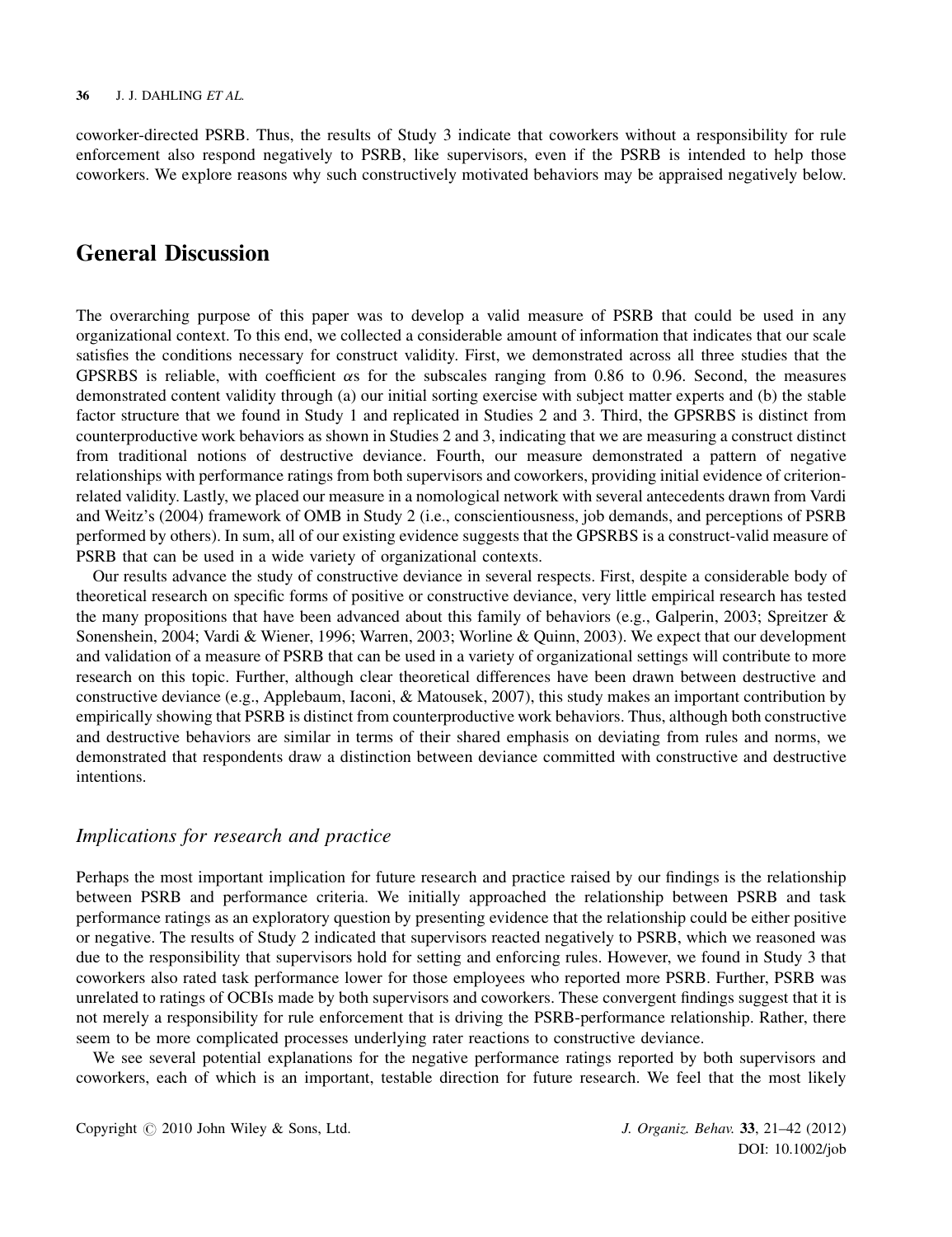explanation concerns the erroneous dispositional inferences that raters are likely to draw about constructive rule breakers. Research on the correspondence bias (Gawronski, 2004; Gilbert & Malone, 1995; Jones, 1990) indicates that perceivers tend to draw correspondent *dispositional* inferences based on the behavior of others, even when situational factors are genuinely responsible for the behavior (Kunda, 2000). For example, consider again the hypothetical situation in which a waiter chooses to calm down an angry customer by violating organizational rules and giving the customer a free dessert. From the waiter's perspective, the choice to break organizational rules is situationally determined—the customer is upset and retaining his business is important to the organization, so in these constrained circumstances, PSRB is a rational, appropriate response that generates the best possible outcome for the organization. However, from the perspective of an observing rater, such as a supervisor or coworker, the influence of the situation on the waiter's rule-breaking decision is underestimated. Rather, the rater attributes the choice to break rules to the disposition of the waiter, who may be subsequently perceived as reckless, low in conscientiousness, or not respectful of the organization because he broke rules— from the rater's perspective— for no good reason. We suggest that these negative dispositional attributions may be responsible for the negative relationship between PSRB and ratings of task performance. Future research could test this idea by examining dispositional attributions as mediators of the PSRB-performance rating relationship.

Another theoretically plausible explanation for this negative relationship is that PSRB may give rise to destructive deviance over time. Support for this idea is evident in the literature on *ethical fading*, which is a process wherein the ethical implications of behaviors fade into the background, allowing the individual to engage in unethical behavior without becoming consciously aware of it (Gino & Bazerman, 2009; Tenbrunsel & Messick, 2004). A variety of processes, such as psychic numbing (Bok, 1989) and moral disengagement (Bandura, 1999), have been proposed as mechanisms that facilitate ethical fading, allowing well-intentioned rule breaking to evolve into destructive rule breaking with negative consequences for the organization and the employee. Following Tenbrunsel and Messick's (2004) theory, repetitive, constructive rule breaking can desensitize employees to the ethical concerns surrounding violating organizational rules in general and introduce a sense of routine into rule breaking behavior. Concurrently, the domain of acceptable rule breaking behavior widens and begins to include behaviors that are increasingly selfinterested and dysfunctional for the organization. However, rather than realizing that these behaviors are no longer pro-social, employees would continue to evaluate them as constructively motivated, desirable, and even necessary to continue providing effective job performance.

Consequently, a second explanation for the negative relationship between PSRB and performance ratings is that supervisors and coworkers are both aware that constructive rule-breaking behavior, if condoned, can open the door for counterproductive deviance later. This explanation assumes that raters do accurately appraise PSRB as a constructive form of deviance, but that they see even constructive deviance as too risky to tolerate from a long-term perspective. An important direction for future research would be to examine PSRB in a longitudinal study to see if PSRB early in an employee's tenure is predictive of counterproductive deviance and performance ratings in the future. We expect that counterproductive deviance would mediate the relationship between PSRB and performance ratings in a longitudinal study if ethical fading were the mechanism driving the negative relationship between PSRB and task performance.

Third, the relationship between PSRB and performance ratings may be negative because PSRB is categorized as ''pro-social'' only in hindsight by the rule breaker. Thus, it is possible that the negative performance rating provided by supervisors and coworkers represents an accurate evaluation of self-interested deviance that the focal respondent is rationalizing in a positive light. A number of well-known implicit biases may have a bearing on why employees would characterize their self-interested deviance as pro-social, particularly in terms of conflicts of interest as described by Bazerman et al. (Banaji, Bazerman, & Chugh, 2004; Bazerman & Banaji, 2004; Bazerman, Chugh, & Banaji, 2005). Conflicts of interest exist when employees are forced to choose between behaviors that benefit the organization versus behaviors that benefit themselves. Bazerman and colleagues have conducted research on managers, accountants, and brokerage analysts that indicates that people frequently fail to detect the influence that conflicts of interest have on their decision-making processes. These conflicts are overlooked largely because people operate within a framework of bounded ethicality (Bazerman & Chugh, 2006; Chugh, Banaji, & Bazerman, 2005),

Copyright  $\odot$  2010 John Wiley & Sons, Ltd. J. Organiz. Behav. 33, 21–42 (2012)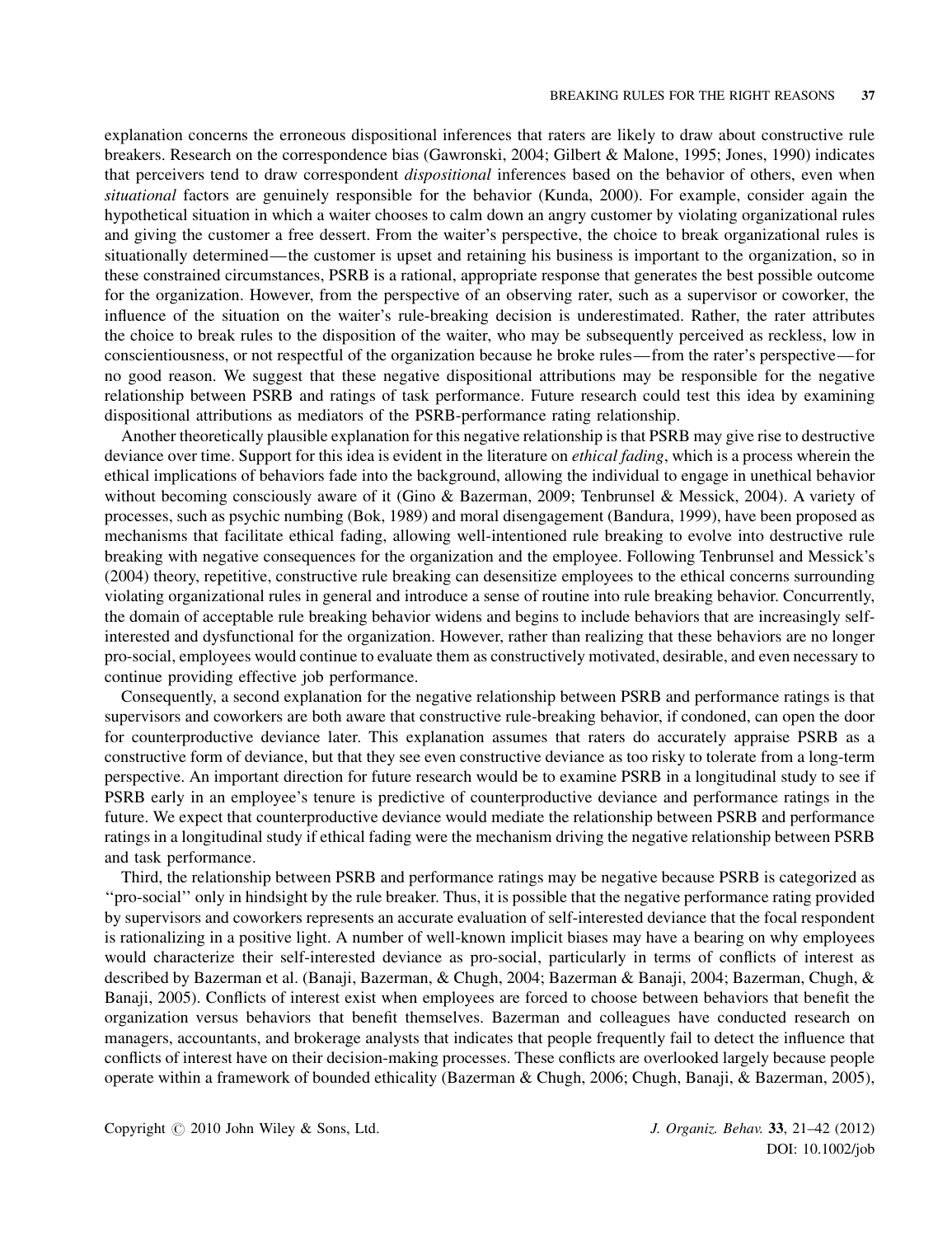meaning that their decisions are constrained by their own self-view as decent, moral, and competent individuals. Consequently, because people operate under the assumption that they are consistently moral and correct in their decisions, many unethical choices are reframed as sound, or even self-sacrificing (Chugh et al., 2005). Bearing in mind Morrison's (2006) suggestion that PSRB can be motivated by mixed motives as long as the primary motive is pro-social, we find it possible that self-interested behavior could easily be sanitized and mentally re-categorized as pro-social in the same fashion described by Chugh et al. (2005), allowing a process of self-deception to unfold.

Lastly, we suggest that organizational culture and climates may play a role in determining which forms of PSRB are seen as acceptable or unacceptable by other organization members. For example, customer-oriented PSRB may not be perceived negatively in an organization with a strong customer service climate (Schneider, White, & Paul, 1998). In such a climate, honoring the higher-order value of providing excellent service may be perceived as more important than complying with a procedural rule about customer interactions. On the other hand, PSRB to improve efficiency may be seen as particularly risky and intolerable in an organization that has a strong safety climate (Hofmann & Stetzer, 1996) in which rule abidance is seen as critical to preserving the safety and well-being of all employees. Future research should examine the potential moderating effects of culture and climate on the relationship between PSRB and performance ratings.

## Limitations

Several limitations of our studies should be noted. First, many of the measures we collected were self-reported, and this approach may artificially inflate some of the relationships we found. For example, the strong correlation observed in Study 2 between self-reported PSRB and perceptions of PSRB performed by others may be attributable to the fact that the focal respondent provided data for both variables. Future research can explore this relationship in greater detail by collecting reports of PSRB from groups or teams of employees and aggregating the data to examine how group-level PSRB influences individual PSRB (Robinson & O'Leary-Kelly, 1998).

A second limitation concerns the samples we employed. Although we sought to draw participants from a variety of organizations in Studies 2 and 3, our samples still consisted predominately of female students in their early-to-mid 20s. Most of these participants were in lower-level service positions that are oftentimes characterized by low autonomy (Korczynski, 2002). Disciplinary responses to rule-breaking behavior, even if pro-socially motivated, may be more severe in these types of jobs than in higher-level or managerial positions that are distinguished by more autonomy and a greater expectation for flexibility or adaptability. Further, lower-level employees may lack the accumulated idiosyncrasy credits to deviate from rules and remain liked, trusted, and accepted in their workgroups (Stone & Cooper, 2009). Future research could examine the consequences of PSRB in a more diverse sample consisting of participants from different levels of organizational hierarchies to test these ideas.

Third, the measure of conscientiousness that we used emphasized the aspects of conscientiousness that have to do with dutifulness and orderliness. In contrast, facet-level research indicates that high conscientiousness also involves a propensity toward achievement striving (Costa & McCrae, 1992). The achievement-striving facet may exhibit a different relationship with PSRB, particularly PSRB to improve efficiency, relative to the dutifulness and orderliness facets. Future research should explore these possibilities.

Fourth, our measure does contain strong language; we refer directly to ''violating'' and ''breaking'' rules or policies. Although we do also include softer euphemisms like ''disregarding'' and ''bending'' in some items, we do acknowledge that this language may give rise to socially desirable responses. However, we suggest that employees who are breaking rules for pro-social reasons would see little reason to adjust their responses downward. From their perspective, the rule-breaking behavior is justified and in the collective good, and consequently it should not elicit self-consciousness or concern about negative stigmatization.

A final point to acknowledge is that our decision to create a generalizable measure of PSRB means that we sacrificed our ability to measure idiosyncratic examples of PSRB within any specific organization. For example, coworker-focused PSRB might manifest as many different types of behaviors depending on the nature of the tasks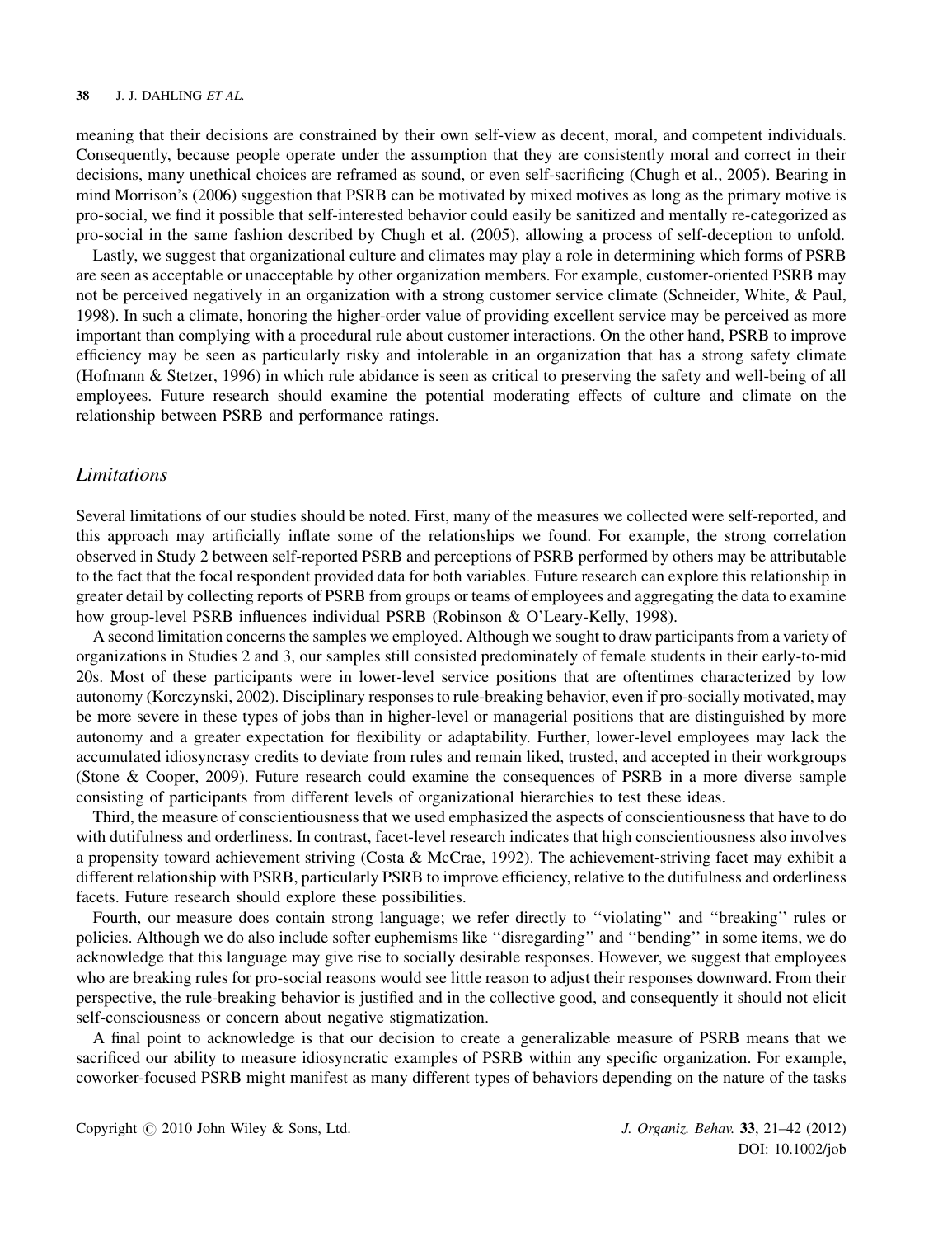that the respondent and coworker are expected to perform in a given job and organization. However, the GPSRBS does not capture these differences. Our scale would need to be modified if researchers have specific expectations about the antecedents or consequences of narrowly defined examples of PSRB within a particular work context.

## Conclusion

The results of this research indicate that the GPSRBS has the potential to facilitate further research on the constructive choices that employees make when they break rules in response to organizational demands. As is the case with any new scale, we recognize the need for further validation of the GPSRBS and hope that future researchers explore its usefulness to study this important form of organizational behavior.

## Acknowledgements

The authors thank Francesca Gino for her help in the development of this article.

## Author biographies

**Jason Dahling** is an assistant professor in the Psychology Department at The College of New Jersey. His consulting and research interests include performance appraisal and feedback, emotional labor in customer service settings, and employee deviance from organizational rules.

Samantha Chau is a Sr. Specialist in Talent Management at Novo Nordisk Inc. She received her PhD in Industrial/ Organizational Psychology from the University of Akron. She is also an adjunct faculty member at The College of New Jersey. Her applied and research interests include emotional labor, feedback dynamics, and employee selection and performance.

David Mayer is an assistant professor in the Management & Organizations Department in the Ross School of Business at the University of Michigan. His research interests concern social and ethical issues in organizations and focus primarily on behavioral ethics, organizational justice, and workplace diversity.

Jane Brodie Gregory is a manager of leadership development at Procter and Gamble. She received her PhD in Industrial/Organizational Psychology from The University of Akron. Her research focuses largely on coaching, feedback, development, and performance management.

## References

Alper, S., Tjosvold, D., & Law, K. S. (2000). Conflict management, efficacy, and performance in organizational teams. Personnel Psychology, 53, 625–642.

Applebaum, S. H., Iaconi, G. D., & Matousek, A. (2007). Positive and negative deviant workplace behaviors: Causes, impacts, and solutions. Corporate Governance: The International Journal of Business in Society, 7, 586–598.

Copyright  $\odot$  2010 John Wiley & Sons, Ltd. J. Organiz. Behav. 33, 21–42 (2012)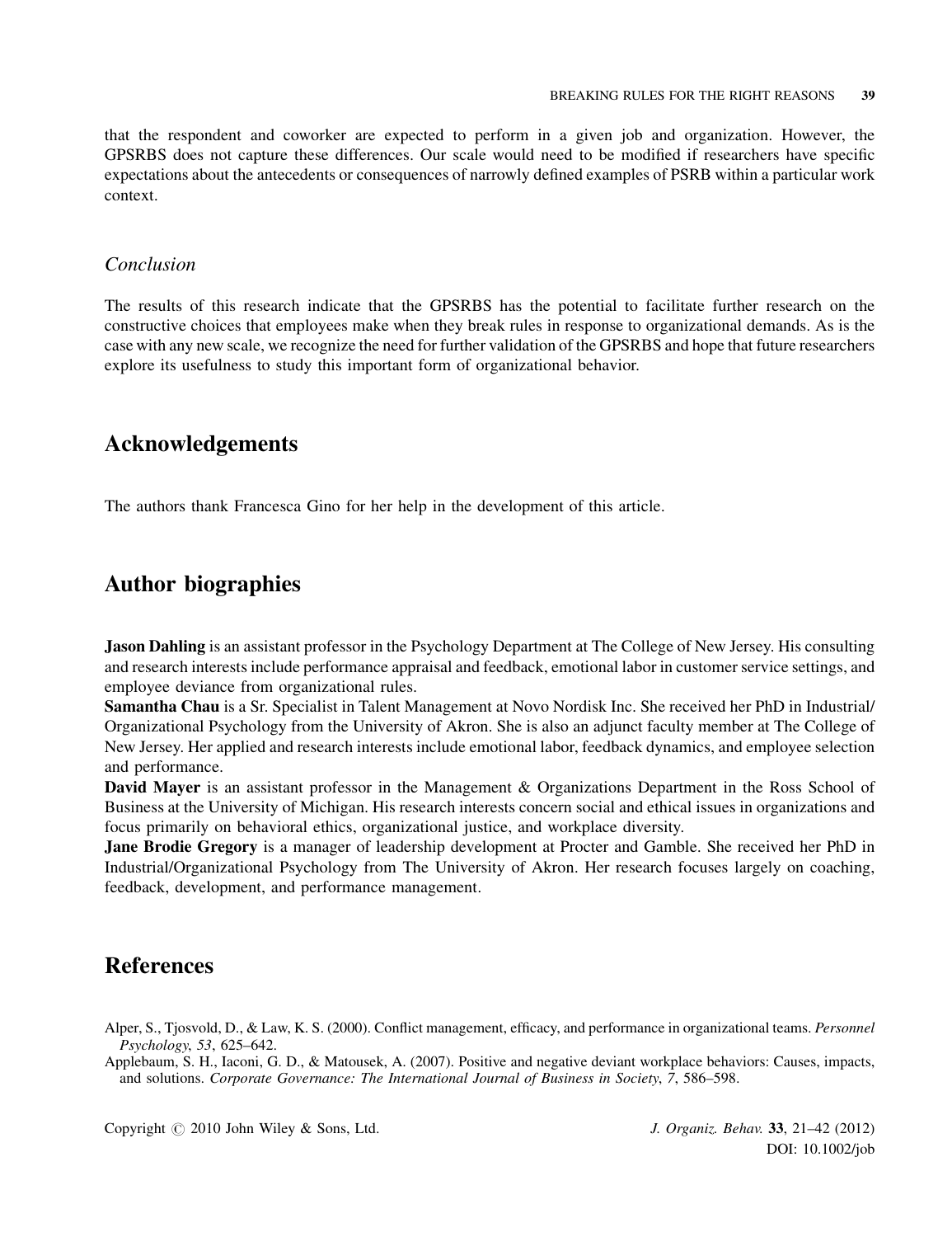- Ashford, S. J., Rothbard, N. P., Piderit, S. K., & Dutton, J. E. (1998). Out on a limb: The role of context and impression management in selling gender-equality issues. Administrative Science Quarterly, 43, 23–57.
- Ashton, M. C. (1998). Personality and job performance: The importance of narrow traits. Journal of Organizational Behavior, 19, 289–304.
- Bagozzi, R. P., Yi, Y., & Phillips, L. W. (1991). Assessing construct validity in organizational research. Administrative Science Quarterly, 36, 421–458.
- Banaji, M. R., Bazerman, M. H., & Chugh, D. (2004). How (un)ethical are you? Harvard Business Review, 82, 56–64.
- Bandura, A. (1999). Moral disengagement in the perpetuation of inhumanities. Personality and Social Psychology Review, 3, 193–209.
- Barrick, M. R., & Mount, M. K. (1991). The Big Five personality dimensions and job performance: A meta-analysis. Personnel Psychology, 44, 1–26.
- Bazerman, M. H., & Banaji, M. R. (2004). The social psychology of ordinary ethical failures. Social Justice Research, 17, 111-115.
- Bazerman, M. H., & Chugh, D. (2006). Decisions without blinders. Harvard Business Review, 84, 88–97.
- Bazerman, M. H., Chugh, D., & Banaji, M. R. (2005). When good people (seem to) negotiate in bad faith. Negotiation, 8, 1–4. Bettencourt, L. A., & Brown, S. W. (1997). Contact employees: Relationships among workplace fairness, job satisfaction and prosocial service behaviors. Journal of Retailing, 73, 39–61.
- Bok, S. (1989). Secrets. New York, NY: Vintage Books.
- Brief, A. P., & Motowidlo, S. J. (1986). Prosocial organizational behaviors. Academy of Management Review, 11, 710–725.
- Chung, B. G., & Schneider, B. (2002). Serving multiple masters: Role conflict experienced by service employees. Journal of Services Marketing, 16, 70–85.
- Chugh, D., Banaji, M. R., & Bazerman, M. H. (2005). Bounded ethicality as a psychological barrier to recognizing conflicts of interest. In D. Moore, D. Cain, G. Loewenstein, & M. Bazerman (Eds.), Conflicts of interest: Problems and solutions from law, medicine, and organizational settings. London: Cambridge University Press.
- Comrey, A. L., & Lee, H. B. (1992). A first course in factor analysis (2nd ed.). Hillsdale, NJ: Lawrence Erlbaum Associates.
- Costa, P. T., & McCrae, R. R. (1992). Normal personality assessment in clinical practice: The NEO Personality Inventory. Psychological Assessment, 4, 5–13.
- Cullen, M. J., & Sackett, P. R. (2003). Personality and counterproductive work behavior. In M. Barrick, & A. M. Ryan (Eds.), Personality and work (pp. 150-182). San Francisco, CA: Jossey-Bass.
- Dutton, J. E., Ashford, S. J., O'Neill, R. M., Hayes, E., & Wierba, E. E. (1997). Reading the wind: How middle managers assess the context for selling issues to top managers. Strategic Management Journal, 18, 407–423.
- Fabrigar, L. R., Wegener, D. T., MacCallum, R. C., & Strahan, E. J. (1999). Evaluating the use of exploratory factor analysis in psychological research. Psychological Methods, 4, 272–299.
- Fishbein, M., & Ajzen, I. (1975). Belief, attitude, intention and behavior: An introduction to theory research. Readings, MA: Addison-Wesley.
- Fox, S., & Spector, P. E. (1999). A model of work frustration-aggression. Journal of Organizational Behavior, 20, 915–931.
- Galperin, B. L. (2003). Can workplace deviance be constructive? In A. Sagie, S. Stashevsky, & M. Koslowsky (Eds.), Misbehavior and dysfunctional attitudes in organizations (pp. 154–170). New York, NY: Palgrave Macmillan.
- Galperin, B. L. (2005). Examination of the moderating and mediating effect of role breadth self-efficacy in explaining deviance. In K. Mark Weaver, (Ed.), Proceedings of the Sixty-fifth Annual Meeting of the Academy of Management (CD), ISSN 1543-8643.
- Gawronski, B. (2004). Theory-based bias correction in dispositional inference: The fundamental attribution error is dead, long live the correspondence bias. European Review of Social Psychology, 15, 183–217.
- Gilbert, D. T., & Malone, P. S. (1995). The correspondence bias. Psychological Bulletin, 117, 21–38.
- Gino, F., & Bazerman, M. H. (2009). When misconduct goes unnoticed: The acceptability of gradual erosion in others' unethical behavior. Journal of Experimental Social Psychology, 45, 708–719.
- Gino, F., & Pierce, L. (in press). Robin Hood under the hood: Wealth-based discrimination in illicit customer help. Organization Science. DOI: 10.1287/orsc.1090.0498.
- Grant, A. M. (2008). Does intrinsic motivation fuel the prosocial fire? Motivational synergy in predicting persistence, performance, and productivity. Journal of Applied Psychology, 93, 48–58.
- Grant, A. M., & Mayer, D. M. (2009). Good soldiers and good actors: Prosocial and impression management motives as interactive predictors of citizenship behavior. Journal of Applied Psychology, 94, 900–912.
- Gruys, M. L., & Sackett, P. R. (2003). Investigating the dimensionality of counterproductive work behavior. International Journal of Selection and Assessment, 11, 30–42.
- Hinkin, T. R. (1995). A review of scale development practices in the study of organizations. *Journal of Management*, 21, 967–988.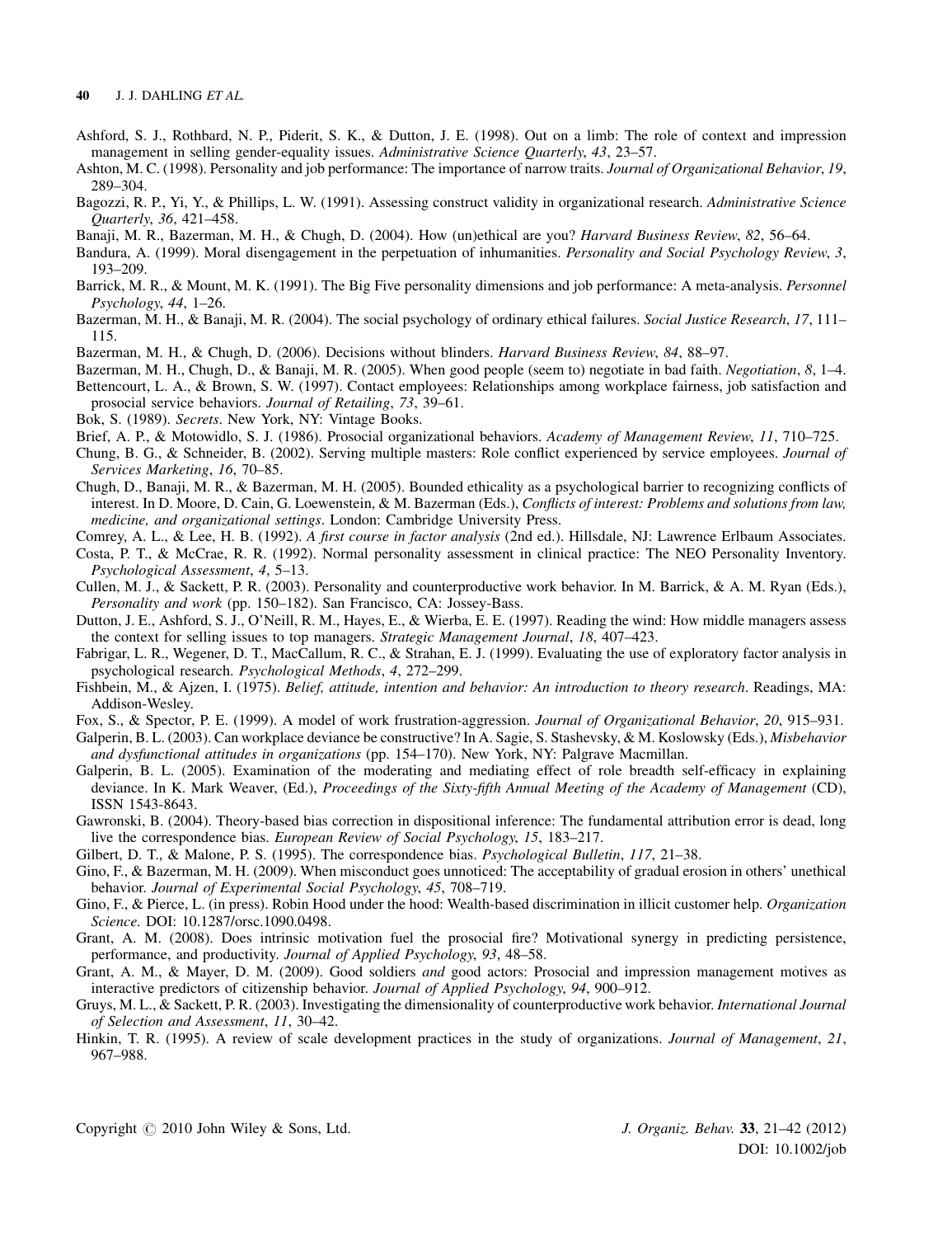- Hofmann, D. A., & Stetzer, A. (1996). A cross-level investigation of factors influencing unsafe behaviors and accidents. Personnel Psychology, 49, 307–339.
- Hoyle, R. H., & Duvall, J. L. (2004). Determining the number of factors in exploratory and confirmatory factor analysis. In D. Kaplan (Ed.), *Handbook of quantitative methodology for the social sciences* (pp. 301–315). Thousand Oaks, CA: Sage Publications.

Jones, E. E. (1990). *Interpersonal perception*. New York, NY: Freeman.

- Jones, T. M. (1991). Ethical decision making by individuals in organizations: An issue-contingent model. Academy of Management Review, 16, 366–395.
- Karasek, R. A. (1979). Job demands, job decision latitude, and mental strain: Implications for job redesign. Administrative Science Quarterly, 24, 285–308.
- Korczynski, M. (2002). Human resource management in service work. Basingstroke, UK: Palgrave Macmillan.
- Kunda, Z. (2000). Social cognition: Making sense of people. Cambridge, MA: MIT Press.
- Levine, J. M., & Moreland, R. L. (1998). Small groups. In D. T. Gilbert, S. T. Fiske, & G. Lindzey (Eds.), The handbook of social psychology (4th ed., pp. 415–469). New York, NY: McGraw-Hill.
- Little, T. D., Lindenberger, U., & Nesselroade, J. R. (1999). On selecting indicators for multivariate measurement and modeling with latent variables: When "good" indicators are bad and "bad" indicators are good. Psychological Methods, 4, 192-211. Lykken, D. T. (1968). Statistical significance in psychological research. Psychological Bulletin, 70, 151-159.
- March, J. G., Schulz, M., & Zhou, X. (2000). The dynamics of rules: Change in written organizational codes. Stanford, CA: Stanford University Press.
- Marcus, B., & Schuler, H. (2004). Antecedents of counterproductive behavior at work: A general perspective. Journal of Applied Psychology, 89, 647–660.
- Mayer, D. M., Caldwell, J., Ford, R. C., Uhl-Bien, M., & Gresock, A. R. (2007). Should I serve my customer or my supervisor? A relational perspective on pro-social rule breaking. Paper presented at the 67th Annual Meeting of the Academy of Management, Philadelphia, PA.
- Morgeson, F. P., & Humphrey, S. E. (2006). The Work Design Questionnaire (WDQ): Developing and validating a comprehensive measure for assessing job design and the nature of work. Journal of Applied Psychology, 91, 1321–1339.

Morrison, E. W. (2006). Doing the job well: An investigation of pro-social rule breaking. Journal of Management, 32, 5–28.

- Muthén, L. K., & Muthén, B. O. (1998–2007). Mplus user's guide (5th ed.). Los Angeles, CA: Muthén & Muthén.
- Nunnally, J. C. (1978). Psychometric theory (2nd ed.). New York, NY: McGraw-Hill.
- Ones, D. S., Viswesvaran, C., & Schmidt, F. L. (1993). Comprehensive meta-analysis of integrity test validities: Findings and implications for personnel selection and theories of job performance. Journal of Applied Psychology, 78, 679–703.
- Organ, D. (1988). Organizational citizenship behavior: The good soldier syndrome. Lexington, MA: Lexington Books.
- Podsakoff, P. M., MacKenzie, S. B., Moorman, R. H., & Fetter, R. (1990). Transformational leader behaviors and their effects on followers' trust in leader, satisfaction, and organizational citizenship behaviors. The Leadership Quarterly, 1, 107-142.
- Puffer, S. M. (1987). Prosocial behavior, noncompliant behavior, and work performance among commission salespeople. Journal of Applied Psychology, 72, 615–621.
- Robinson, S. L., & Bennett, R. J. (1995). A typology of deviant workplace behaviors: A multidimensional scaling study. Academy of Management Journal, 38, 555–572.
- Robinson, S. L., & O'Leary-Kelly, A. M. (1998). Monkey see, monkey do: The influence of work groups on the antisocial behavior of employees. Academy of Management Journal, 41, 658–672.
- Rotundo, M., & Sackett, P. R. (2002). The relative importance of task, citizenship, and counterproductive performance to global ratings of job performance: A policy-capturing approach. Journal of Applied Psychology, 87, 66–80.
- Salancik, G., & Pfeffer, J. (1978). A social information processing approach to job attitudes and task design. Administrative Science Quarterly, 23, 224–253.
- Saucier, G. (1994). Mini-markers: A brief version of Goldberg's unipolar Big-Five markers. Journal of Personality Assessment, 63, 506–516.
- Schmitt, N. W., & Stults, D. M. (1985). Factors defined by negatively keyed items: The results of careless respondents? Applied Psychological Measurement, 9, 367–373.
- Schneider, B., White, S. S., & Paul, M. C. (1998). Linking service climate and customer perceptions of service quality: Test of a causal model. Journal of Applied Psychology, 83, 150–163.
- Schulz, M. (2003). Impermanent institutionalization: The duration dependence of organizational rules. Industrial and Corporate Change, 12, 1077–1098.
- Skarlicki, D. P., & Folger, R. (1997). Retaliation in the workplace: The roles of distributive, procedural, and interactional justice. Journal of Applied Psychology, 82, 434–443.
- Spector, P. E. (1992). Summated rating scale construction: An introduction. Newbury Park, CA: Sage Publications.
- Spreitzer, G. M., & Sonenshein, S. (2003). Positive deviance and extraordinary organizing. In K. S. Cameron, J. E. Dutton, & R. E. Quinn (Eds.), *Positive organizational scholarship* (pp. 207–224). San Francisco, CA: Berrett-Koehler.

Copyright  $\odot$  2010 John Wiley & Sons, Ltd.  $J.$  Organiz. Behav. 33, 21–42 (2012)